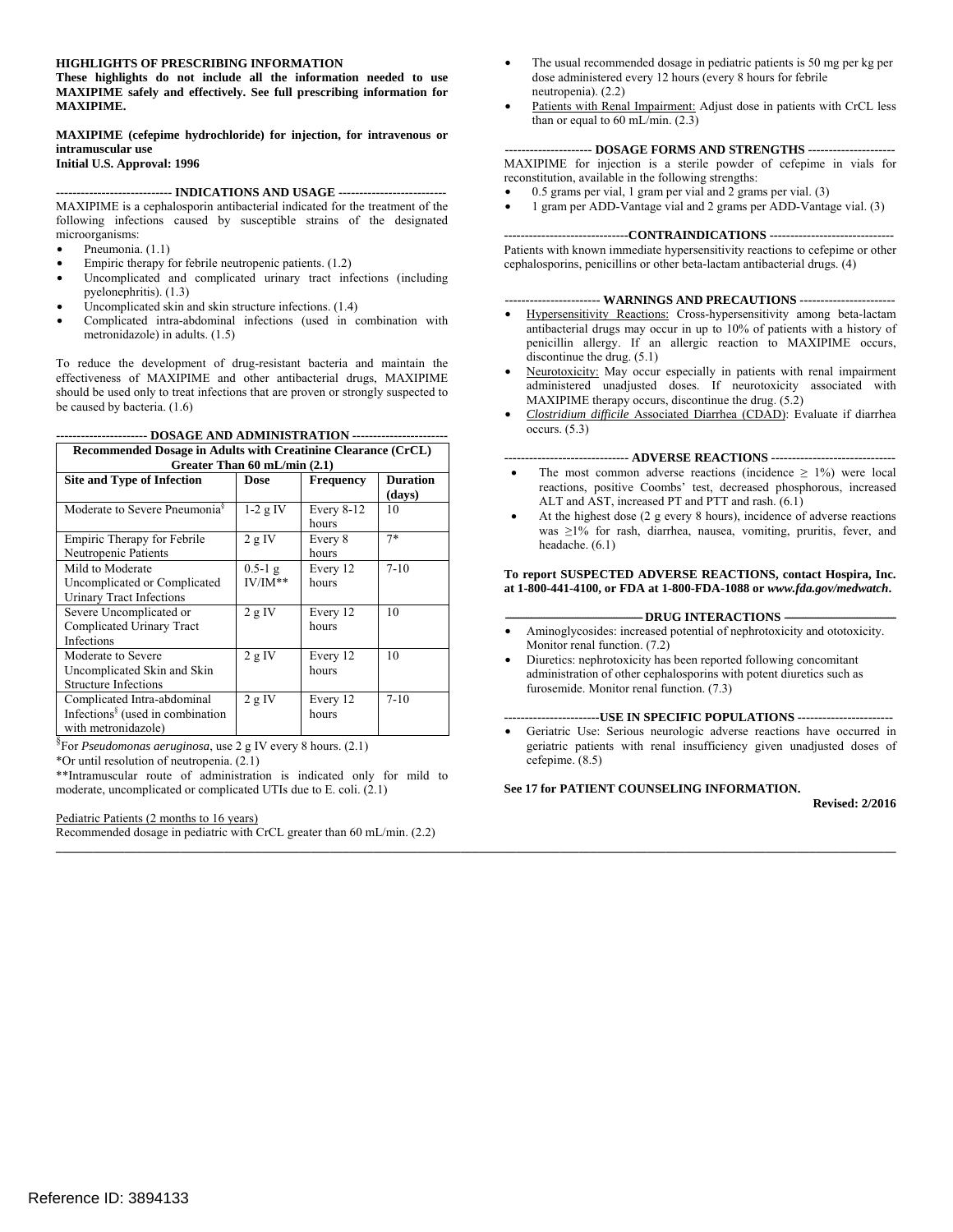#### **FULL PRESCRIBING INFORMATION: CONTENTS\***

#### **1 INDICATIONS AND USAGE**

- 1.1 Pneumonia
- 1.2 Empiric Therapy for Febrile Neutropenic Patients
- 1.3 Uncomplicated and Complicated Urinary Tract Infections (including pyelonephritis)
- 1.4 Uncomplicated Skin and Skin Structure Infections
- 1.5 Complicated Intra-abdominal Infections (used in combination with metronidazole)
- 1.6 Usage

#### **2 DOSAGE AND ADMINISTRATION**

- 2.1 Dosage for Adults
- 2.2 Pediatric Patients (2 months up to 16 years)
- 2.3 Dosage Adjustment in Patients with Renal Impairment
- 2.4 Preparation of MAXIPIME for Intravenous Infusion
- 2.5 Preparation for Intramuscular Administration
- 2.6 Compatibility and Stability
- 2.7 ADD-Vantage Instructions for Reconstitution and Intravenous Administration

#### **3 DOSAGE FORMS AND STRENGTHS**

#### **4 CONTRAINDICATIONS**

# **5 WARNINGS AND PRECAUTIONS**<br>5.1 **Hypersensitivity Reactions**

- **Hypersensitivity Reactions**
- 5.2 Neurotoxicity
- 5.3 *Clostridium difficile* Associated Diarrhea
- 5.4 Development of Drug-Resistant Bacteria
- 5.5 Drug/Laboratory Test Interactions

#### **6 ADVERSE REACTIONS**

- 6.1 Clinical Trials Experience
- 6.2 Postmarketing Experience
- 6.3 Cephalosporin-Class Adverse Reactions

#### **7 DRUG INTERACTIONS**

- 7.1 Drug/Laboratory Test Interactions
- 7.2 Aminoglycosides
- 7.3 Diuretics

#### **8 USE IN SPECIFIC POPULATIONS**

- 8.1 Pregnancy
- 8.2 Labor and Delivery 8.3 Nursing Mothers
- 8.4 Pediatric Use
- 8.5 Geriatric Use
- 8.6 Renal Impairment

#### **10 OVERDOSAGE**

#### **11 DESCRIPTION**

#### **12 CLINICAL PHARMACOLOGY**

- 12.1 Mechanism of Action
- 12.2 Pharmacodynamics
- 12.3 Pharmacokinetics
- 12.4 Microbiology

#### **13 NONCLINICAL TOXICOLOGY**

13.1 Carcinogenesis, Mutagenesis, Impairment of Fertility

#### **14 CLINICAL STUDIES**

- 14.1 Febrile Neutropenic Patients
- 14.2 Complicated Intra-abdominal Infections
- **15 REFERENCES**

 $\mathcal{L}_\mathcal{L} = \{ \mathcal{L}_\mathcal{L} = \{ \mathcal{L}_\mathcal{L} = \{ \mathcal{L}_\mathcal{L} = \{ \mathcal{L}_\mathcal{L} = \{ \mathcal{L}_\mathcal{L} = \{ \mathcal{L}_\mathcal{L} = \{ \mathcal{L}_\mathcal{L} = \{ \mathcal{L}_\mathcal{L} = \{ \mathcal{L}_\mathcal{L} = \{ \mathcal{L}_\mathcal{L} = \{ \mathcal{L}_\mathcal{L} = \{ \mathcal{L}_\mathcal{L} = \{ \mathcal{L}_\mathcal{L} = \{ \mathcal{L}_\mathcal{$ 

#### **16 HOW SUPPLIED/STORAGE AND HANDLING**

#### **17 PATIENT COUNSELING INFORMATION**

\*Sections or subsections omitted from the full prescribing information are not listed.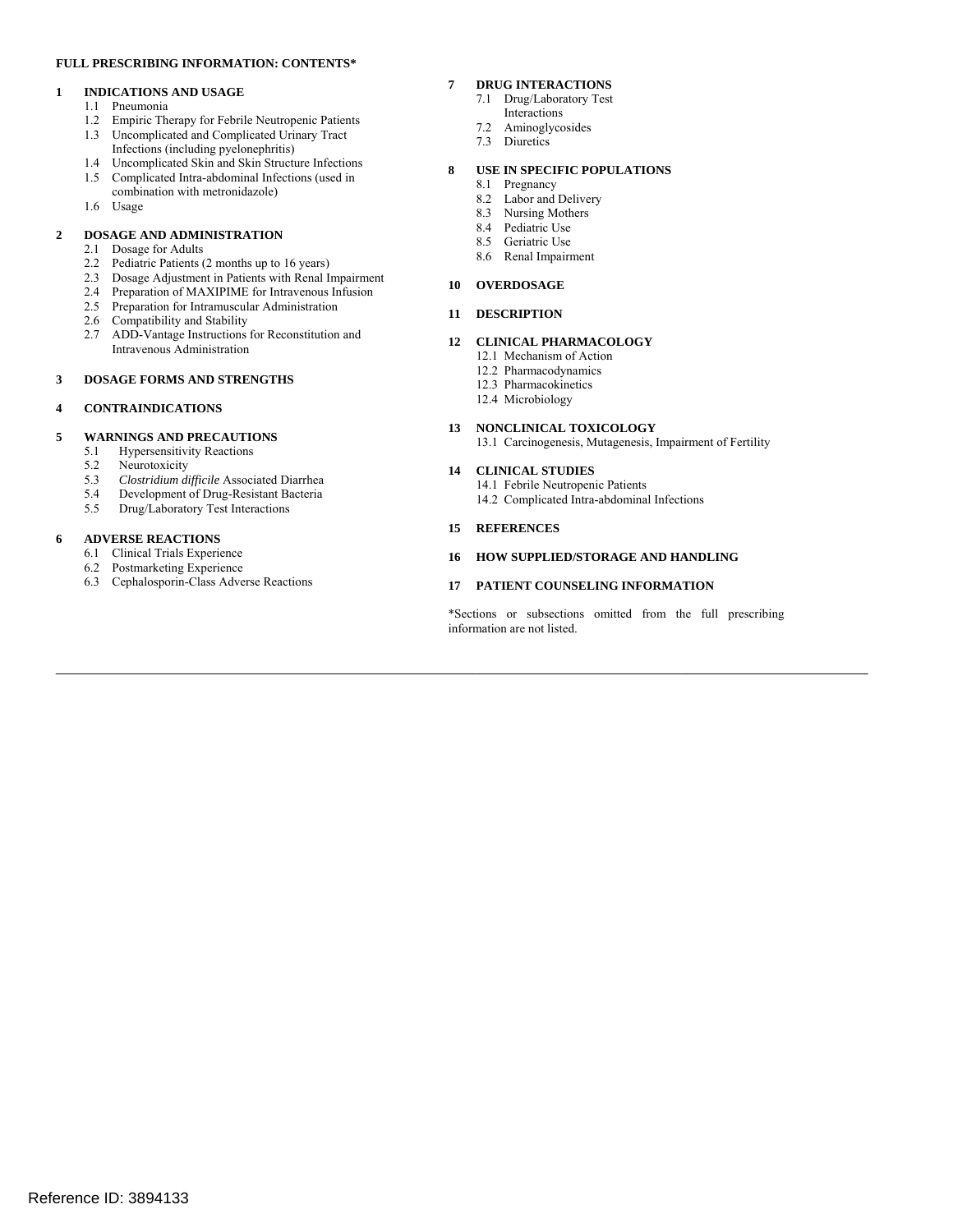## **FULL PRESCRIBING INFORMATION**

## **1 INDICATIONS AND USAGE**

#### **1.1 Pneumonia**

MAXIPIME is indicated in the treatment of pneumonia (moderate to severe) caused by susceptible strains of *Streptococcus pneumoniae*, including cases associated with concurrent bacteremia, *Pseudomonas aeruginosa*, *Klebsiella pneumoniae*, or *Enterobacter* species.

#### **1.2 Empiric Therapy for Febrile Neutropenic Patients**

MAXIPIME as monotherapy is indicated for empiric treatment of febrile neutropenic patients. In patients at high risk for severe infection (including patients with a history of recent bone marrow transplantation, with hypotension at presentation, with an underlying hematologic malignancy, or with severe or prolonged neutropenia), antimicrobial monotherapy may not be appropriate. Insufficient data exist to support the efficacy of cefepime monotherapy in such patients [*see Clinical Studies (14.1)*].

#### **1.3 Uncomplicated and Complicated Urinary Tract Infections (including pyelonephritis)**

MAXIPIME is indicated in the treatment of uncomplicated and complicated urinary tract infections (including pyelonephritis) caused by susceptible isolates of *Escherichia coli* or *Klebsiella pneumoniae*, when the infection is severe, or caused by *Escherichia coli*, *Klebsiella pneumoniae*, or *Proteus mirabilis*, when the infection is mild to moderate, including cases associated with concurrent bacteremia with these bacteria.

### **1.4 Uncomplicated Skin and Skin Structure Infections**

MAXIPIME is indicated in the treatment of uncomplicated skin and skin structure infections caused by *Staphylococcus aureus* (methicillin-susceptible isolates only) or *Streptococcus pyogenes*.

#### **1.5 Complicated Intra-abdominal Infections (used in combination with metronidazole)**

MAXIPIME is indicated in the treatment of complicated intra-abdominal infections (used in combination with metronidazole) in adults caused by susceptible isolates of *Escherichia coli*, viridans group streptococci, *Pseudomonas aeruginosa*, *Klebsiella pneumoniae*, *Enterobacter* species, or *Bacteroides fragilis* [*see Clinical Studies (14.2)*].

#### **1.6 Usage**

To reduce the development of drug-resistant bacteria and maintain the effectiveness of MAXIPIME and other antibacterial drugs, MAXIPIME should be used only to treat infections that are proven or strongly suspected to be caused by susceptible bacteria. When culture and susceptibility information are available, they should be considered in selecting or modifying antibacterial therapy. In the absence of such data, local epidemiology and susceptibility patterns may contribute to the empiric selection of therapy.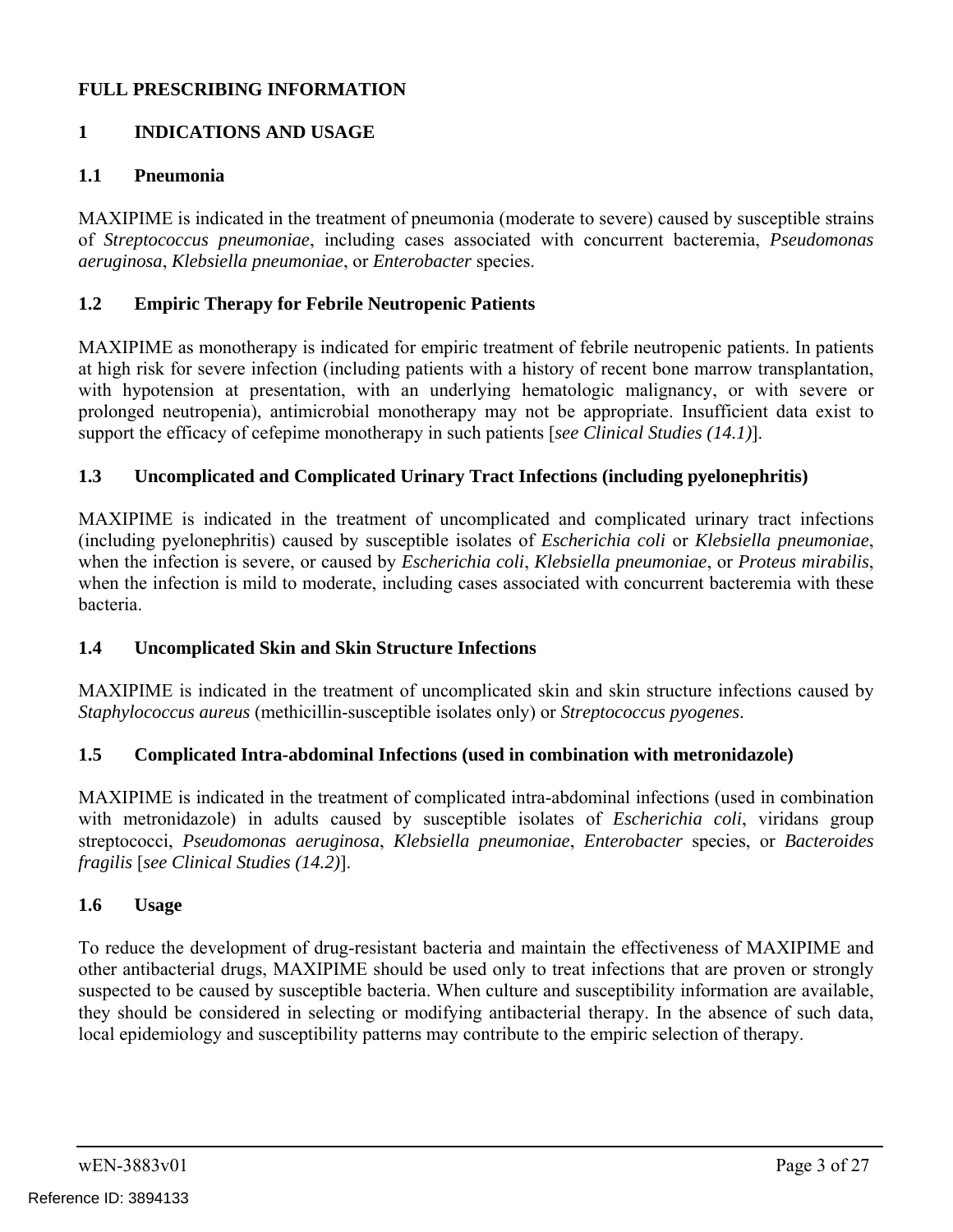## **2 DOSAGE AND ADMINISTRATION**

#### **2.1 Dosage for Adults**

The recommended adult dosages and routes of administration are outlined in Table 1 below for patients with creatinine clearance greater than 60 mL/min. Administer MAXIPIME intravenously over approximately 30 minutes.

#### **Table 1: Recommended Dosage Schedule for MAXIPIME in Adult Patients with Creatinine Clearance (CrCL ) Greater Than 60 mL/min**

| <b>Site and Type of Infection</b>                                                                   | <b>Dose</b>                               | <b>Frequency</b>       | <b>Duration</b><br>(days) |
|-----------------------------------------------------------------------------------------------------|-------------------------------------------|------------------------|---------------------------|
| <b>Adults</b>                                                                                       | Intravenous<br>(IV)/Intramuscular<br>(IM) |                        |                           |
| Moderate to Severe Pneumonia <sup>§</sup>                                                           | 1 to 2 $g$ IV                             | Every 8 to<br>12 hours | 10                        |
| Empiric therapy for febrile neutropenic patients                                                    | 2 g IV                                    | Every 8 hours          | $7*$                      |
| Mild to Moderate Uncomplicated or Complicated<br>Urinary Tract Infections, including pyelonephritis | $0.5$ to 1 g<br>$IV/IM**$                 | Every 12 hours         | $7$ to $10$               |
| Severe Uncomplicated or Complicated Urinary Tract<br>Infections, including pyelonephritis           | 2 g IV                                    | Every 12 hours         | 10                        |
| Moderate to Severe Uncomplicated Skin and Skin<br><b>Structure Infections</b>                       | 2 g IV                                    | Every 12 hours         | 10                        |
| Complicated Intra-abdominal Infections <sup>§</sup> (used in<br>combination with metronidazole)     | 2 g IV                                    | Every 8 to<br>12 hours | $7$ to $10$               |

\*or until resolution of neutropenia. In patients whose fever resolves but who remain neutropenic for more than 7 days, the need for continued antimicrobial therapy should be re-evaluated frequently.

\*\*Intramuscular route of administration is indicated only for mild to moderate, uncomplicated or complicated UTIs due to *E. coli*. §

For *P. aeruginosa*, use 2 g IV every 8 hours.

## **2.2 Pediatric Patients (2 months up to 16 years)**

The maximum dose for pediatric patients should not exceed the recommended adult dose.

The usual recommended dosage in pediatric patients up to 40 kg in weight for durations as given above for adults is:

- 50 mg per kg per dose, administered every 12 hours for uncomplicated and complicated urinary tract infections (including pyelonephritis), uncomplicated skin and skin structure infections, and pneumonia (see below).
- For moderate to severe pneumonia due to *P. aeruginosa* give 50 mg per kg per dose, every 8 hours.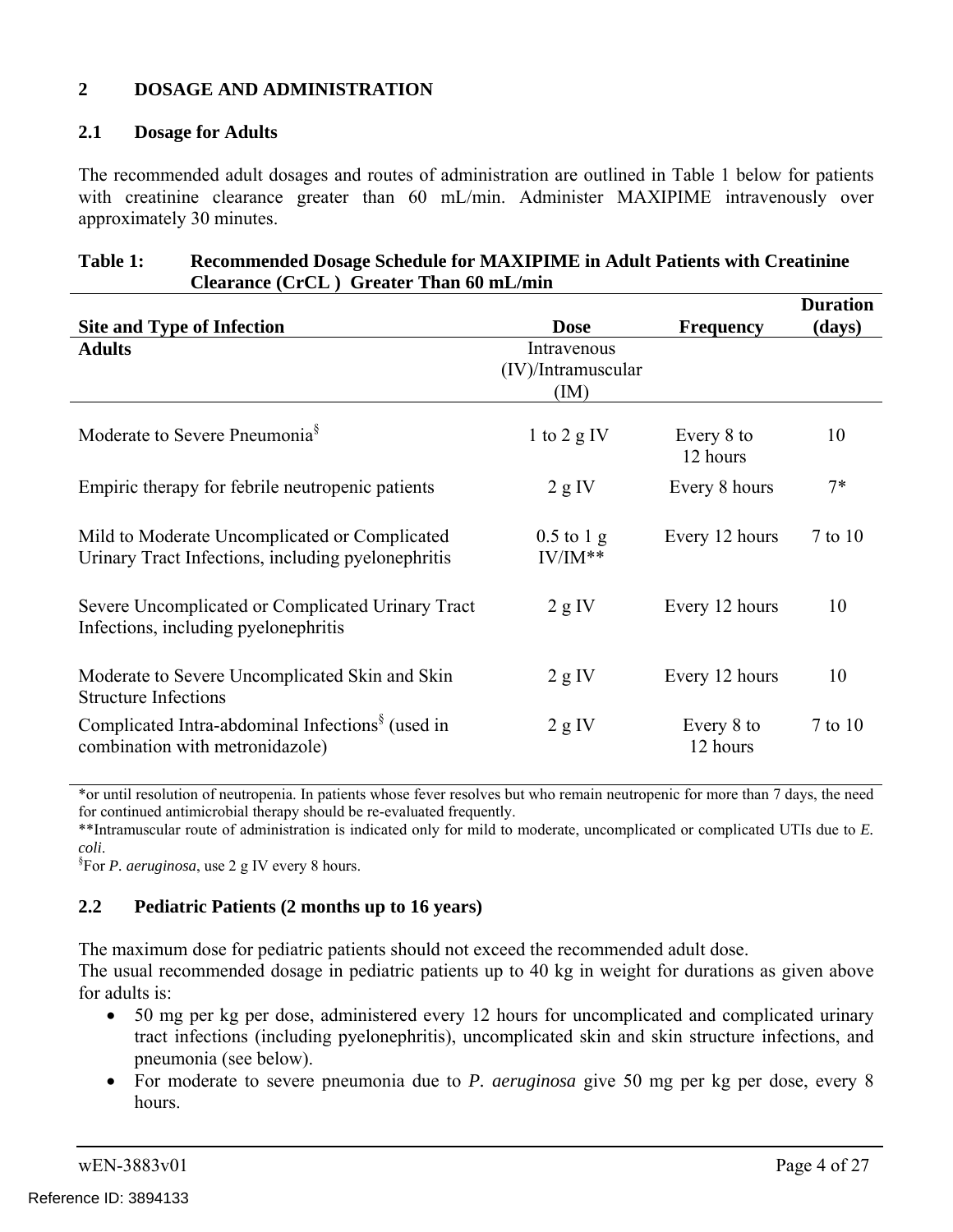50 mg per kg per dose, every 8 hours for febrile neutropenic patients.

## **2.3 Dosage Adjustments in Patients with Renal Impairment**

#### Adult Patients

Adjust the dose of MAXIPIME in patients with creatinine clearance less than or equal to 60 mL/min to compensate for the slower rate of renal elimination. In these patients, the recommended initial dose of MAXIPIME should be the same as in patients with CrCL greater than 60 mL/min except in patients undergoing hemodialysis. The recommended doses of MAXIPIME in patients with renal impairment are presented in Table 2.

When only serum creatinine is available, the following formula (Cockcroft and Gault equation)<sup>4</sup> may be used to estimate creatinine clearance. The serum creatinine should represent a steady state of renal function:

Males: Creatinine Clearance (mL/min) =

Weight (kg)  $x(140 - age)$ 

 $72 \times$  serum creatinine (mg/dL)

Females:  $0.85 \times$  above value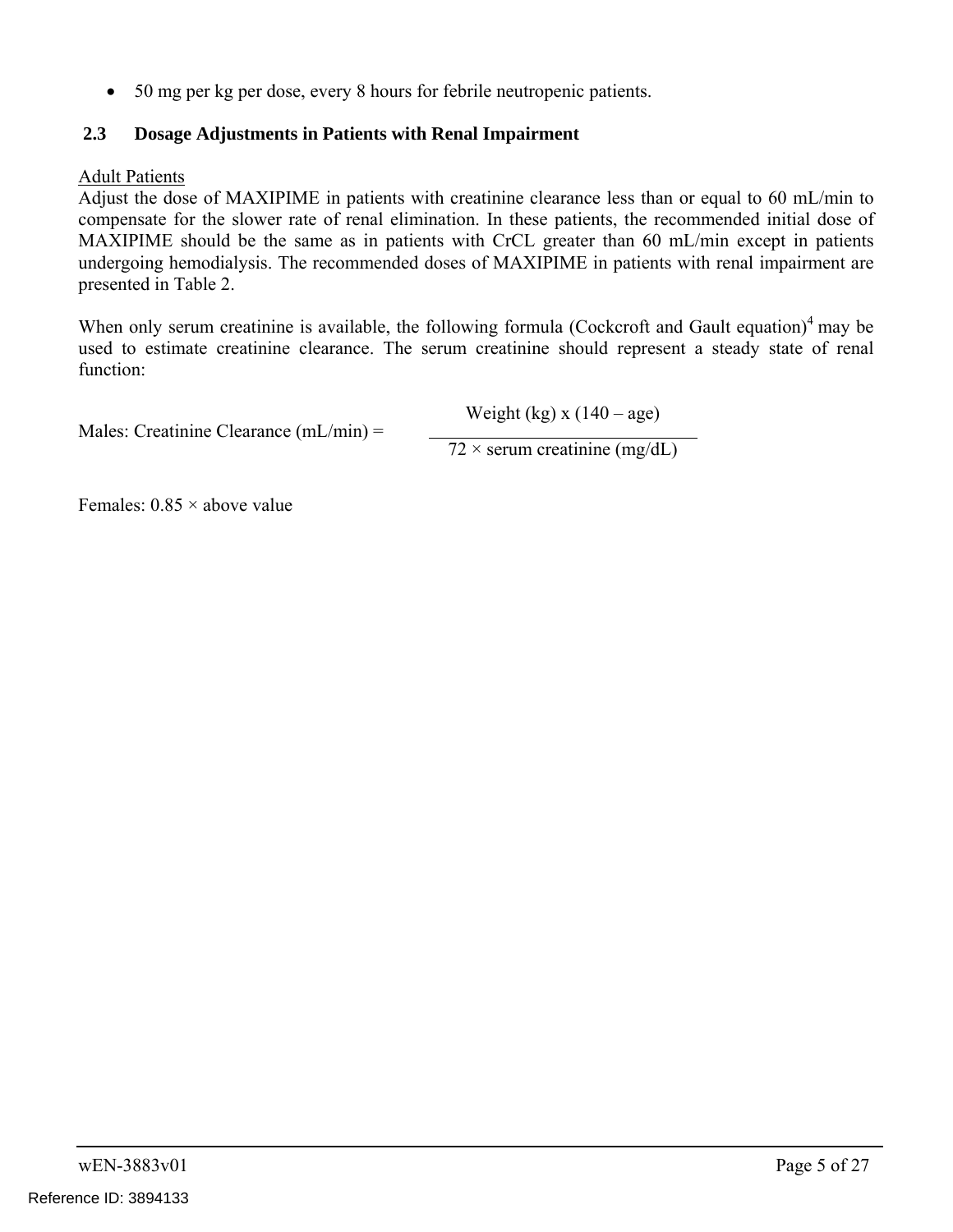| <b>Creatinine</b><br><b>Clearance</b> (mL/min)                |                            | <b>Recommended Maintenance Schedule</b>             |                       |                                |
|---------------------------------------------------------------|----------------------------|-----------------------------------------------------|-----------------------|--------------------------------|
| Greater than 60                                               | 500 mg every               | $1$ g every                                         | $2$ g every           | $2$ g every                    |
|                                                               | 12 hours                   | 12 hours                                            | 12 hours              | 8 hours                        |
| $30 \text{ to } 60$                                           | $500$ mg                   | 1 <sub>g</sub>                                      | 2 g                   | 2 g                            |
|                                                               | every 24 hours             | every 24 hours                                      | every 24 hours        | every 12 hours                 |
| 11 to 29                                                      | $500$ mg                   | $500$ mg                                            | 1 <sub>g</sub>        | 2 g                            |
|                                                               | every 24 hours             | every 24 hours                                      | every 24 hours        | every 24 hours                 |
| Less than 11                                                  | $250 \text{ mg}$           | $250 \text{ mg}$                                    | $500 \text{ mg}$      | 1 <sub>g</sub>                 |
|                                                               | every 24 hours             | every 24 hours                                      | every 24 hours        | every 24 hours                 |
| <b>Continuous Ambulatory</b><br>Peritoneal Dialysis<br>(CAPD) | $500$ mg<br>every 48 hours | 1 <sub>g</sub><br>every 48 hours                    | 2 g<br>every 48 hours | 2 g<br>every 48 hours<br>$\lg$ |
| Hemodialysis*                                                 |                            | 1 g on day 1, then 500 mg every 24 hours thereafter |                       | every 24 hours                 |

### **Table 2: Recommended Dosing Schedule for MAXIPIME in Adult Patients With Creatinine Clearance Less Than or Equal to 60 mL/min**

\*On hemodialysis days, cefepime should be administered following hemodialysis. Whenever possible, cefepime should be administered at the same time each day.

In patients undergoing Continuous Ambulatory Peritoneal Dialysis (CAPD), MAXIPIME may be administered at the recommended doses at a dosage interval of every 48 hours (see Table 2).

In patients undergoing hemodialysis, approximately 68% of the total amount of cefepime present in the body at the start of dialysis will be removed during a 3-hour dialysis period. The dosage of MAXIPIME for hemodialysis patients is 1 g on Day 1 followed by 500 mg every 24 hours for the treatment of all infections except febrile neutropenia, which is 1 g every 24 hours.

MAXIPIME should be administered at the same time each day and following the completion of hemodialysis on hemodialysis days (see Table 2).

### Pediatric Patients

Data in pediatric patients with impaired renal function are not available; however, since cefepime pharmacokinetics are similar in adults and pediatric patients [*see Clinical Pharmacology (12.3)*], changes in the dosing regimen proportional to those in adults (see Tables 1 and 2) are recommended for pediatric patients.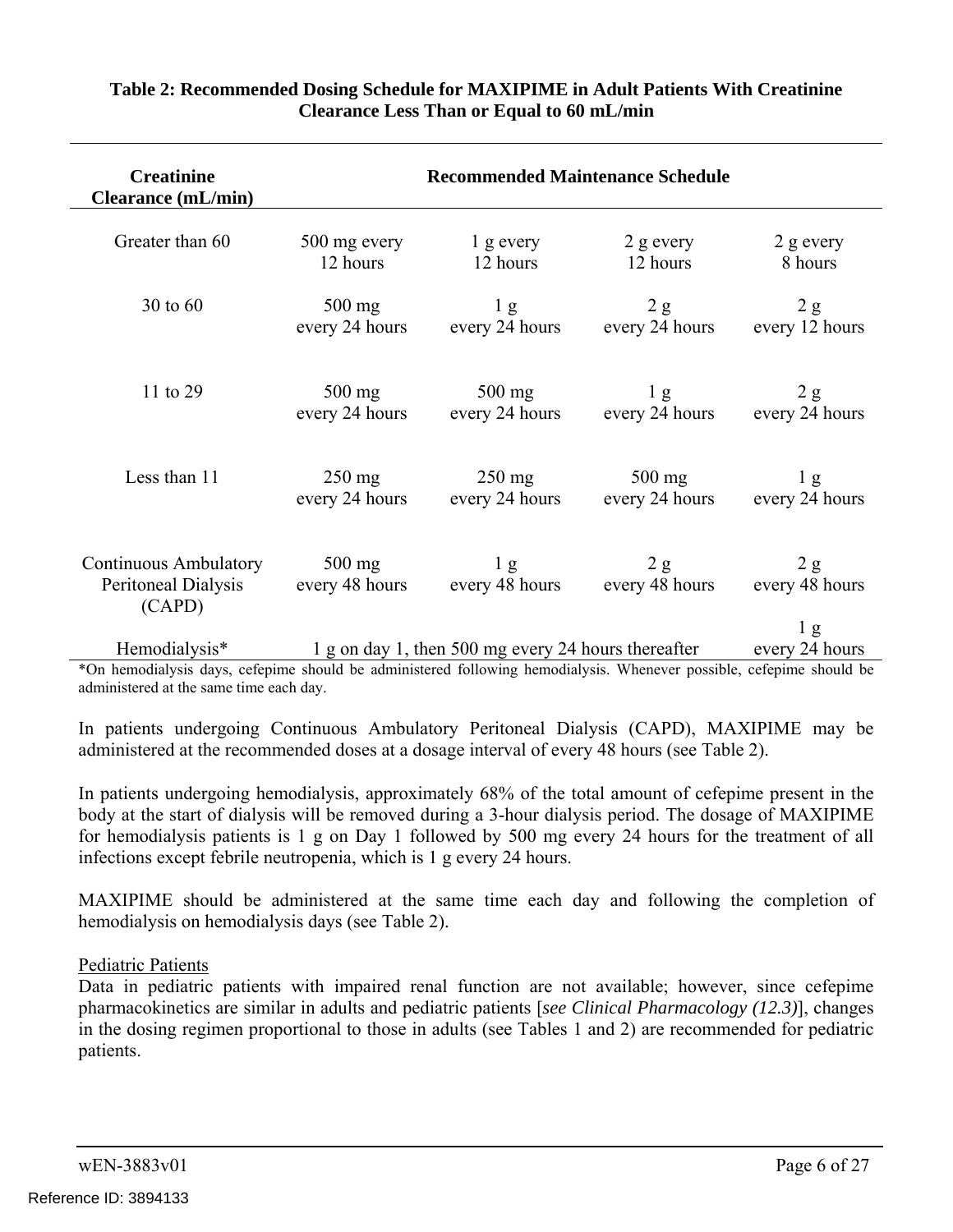## **2.4 Preparation of MAXIPIME for Intravenous Infusion**

Vials

- Constitute the 0.5gram, 1 gram, or 2 gram vial, of MAXIPIME with the one of the following diluents:
	- o Sterile Water for Injection
	- o 0.9% Sodium Chloride Injection
	- o 5% Dextrose Injection
	- o 0.5% or 1% Lidocaine Hydrochloride Injection
	- o Sterile Bacteriostatic Water for Injection with Parabens or Benzyl Alcohol
- Dilute reconstituted solution with one of the following compatible infusion solutions prior to intravenous infusion (Refer to Table 3 below for the amount of diluent to be added to each vial):
	- o 0.9% Sodium Chloride Injection
	- o 5% and 10% Dextrose Injection
	- o M/6 Sodium Lactate Injection
	- o 5% Dextrose and 0.9% sodium Chloride Injection
	- o Lactated Rings and 5% Dextrose Injection
	- o Normosol™-R and Normosol™-M in 5% Dextrose Injection
- Parenteral drugs should be inspected visually for particulate matter before administration. If particulate matter is evident in reconstituted fluids, the drug solution should be discarded.
- Administer the resulting intravenous infusion over approximately 30 minutes.
- Intermittent intravenous infusion with a Y-type administration set can be accomplished with compatible solutions. However, during infusion of a solution containing cefepime, it is desirable to discontinue the other solution.

### ADD-Vantage Vials

Constitute only with 50 mL or 100 mL of 5% Dextrose Injection or 0.9% Sodium Chloride Injection in ADD-Vantage flexible diluent containers as described in the instructions for reconstitution [*see Dosage and Administration (2.7)*].

### **2.5 Preparation for Intramuscular Administration**

Constitute MAXIPIME vials 0.5 gram, 1 gram and 2 gram with one of the following diluents: Sterile Water for Injection, 0.9% Sodium Chloride, 5% Dextrose Injection, 0.5% or 1% Lidocaine Hydrochloride, or Sterile Bacteriostatic Water for Injection with Parabens or Benzyl Alcohol. Refer to Table 3 below for the amount of diluent to be added to each vial.

Parenteral drugs should be inspected visually for particulate matter before administration. If particulate matter is evident in reconstituted fluids, the drug solution should be discarded.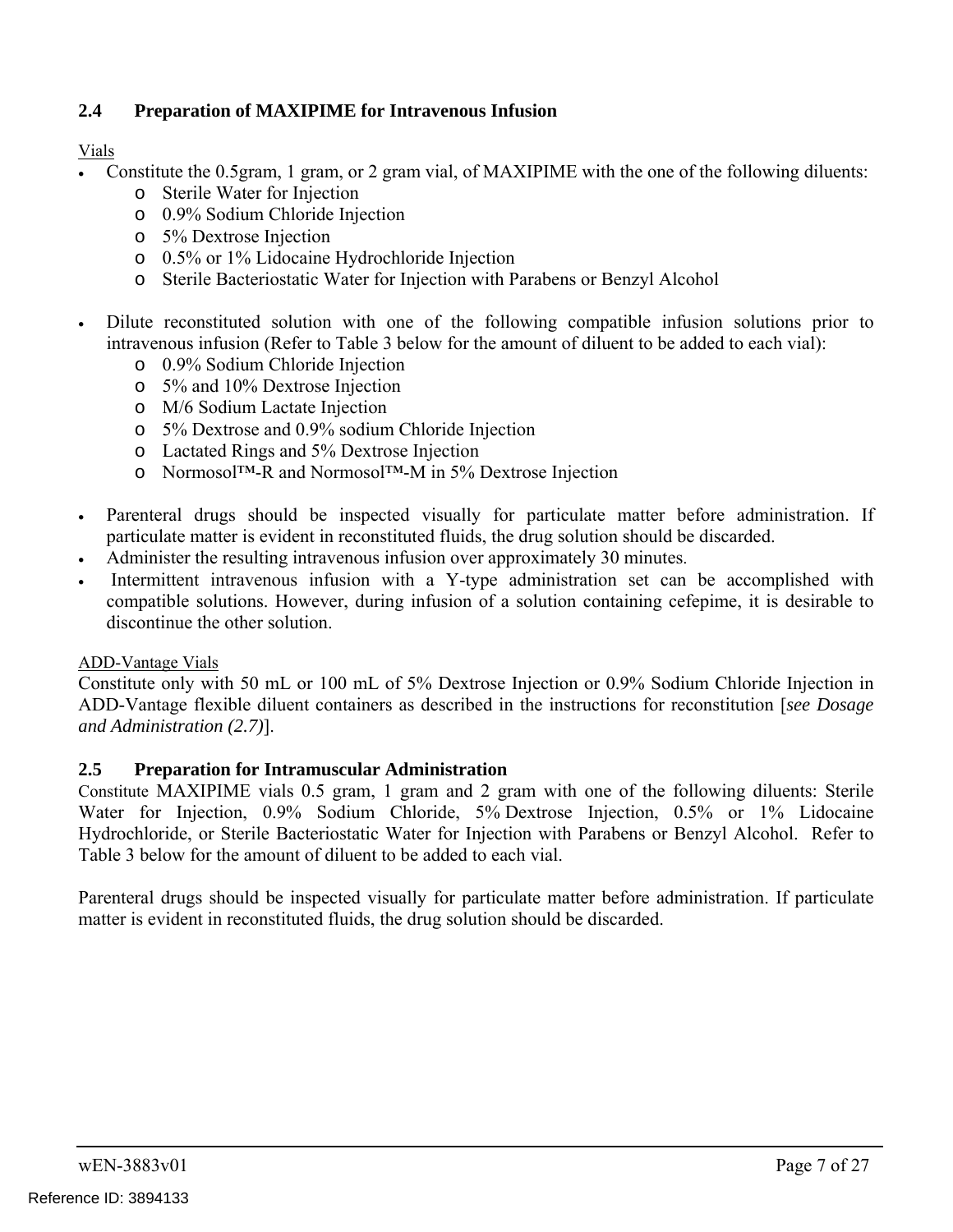| Table 5: Preparation of Constituted Solutions of MAXIPTME for Injection |                                    |                              |                                |  |
|-------------------------------------------------------------------------|------------------------------------|------------------------------|--------------------------------|--|
| <b>Single-Dose Vials for Intravenous</b>                                | <b>Amount of</b><br><b>Diluent</b> |                              | Approximate<br><b>Cefepime</b> |  |
| (IV)/Intramuscular                                                      | to be added                        | <b>Approximate Available</b> | <b>Concentration</b>           |  |
| (IM)Administration                                                      | (mL)                               | Volume (mL)                  | (mg/mL)                        |  |
| Cefepime vial content                                                   |                                    |                              |                                |  |
| $500 \text{ mg (IV)}$                                                   |                                    | 5.6                          | 100                            |  |
| $500 \text{ mg (IM)}$                                                   | 1.3                                | 1.8                          | 280                            |  |
| 1 g (IV)                                                                | 10                                 | 11.3                         | 100                            |  |
| 1 g (IM)                                                                | 2.4                                | 3.6                          | 280                            |  |
| $2 g$ (IV)                                                              | 10                                 | 12.5                         | 160                            |  |
| ADD-Vantage                                                             |                                    |                              |                                |  |
| $1$ g vial                                                              | 50                                 | 50                           | 20                             |  |
| 1 g vial                                                                | 100                                | 100                          | 10                             |  |
| 2 g vial                                                                | 50                                 | 50                           | 40                             |  |
| 2 g vial                                                                | 100                                | 100                          | 20                             |  |

#### **Table 3: Preparation of Constituted Solutions of MAXIPIME for Injection**

#### **2.6 Compatibility and Stability**

#### Intravenous MAXIPIME

#### *Intravenous Infusion Compatibility*

MAXIPIME vials are compatible at concentrations between 1 mg per mL and 40 mg per mL with the following intravenous infusion fluids: 0.9% Sodium Chloride Injection, 5% and 10% Dextrose Injection, M/6 Sodium Lactate Injection, 5% Dextrose and 0.9% Sodium Chloride Injection, Lactated Ringers and 5% Dextrose Injection, Normosol™-R, and Normosol™-M in 5% Dextrose Injection. These solutions may be stored up to 24 hours at controlled room temperature 20°C to 25°C (68°F to 77°F) or 7 days in a refrigerator 2°C to 8°C (36°F to 46°F).

MAXIPIME in ADD-Vantage vials are stable at concentrations of 10 to 40 mg per mL in 5% Dextrose Injection or 0.9% Sodium Chloride Injection for 24 hours at controlled room temperature 20°C to 25°C (68°F to 77°F) or 7 days in a refrigerator 2°C to 8°C (36°F to 46°F).

#### *Admixture Compatibility*

MAXIPIME admixture compatibility information is summarized in Table 4.

| <b>Table 4: Cefepime Admixture Stability</b> |                                              |                                                                |                                                 |                                                        |
|----------------------------------------------|----------------------------------------------|----------------------------------------------------------------|-------------------------------------------------|--------------------------------------------------------|
|                                              |                                              |                                                                |                                                 | <b>Stability Time for</b>                              |
| <b>MAXIPIME</b><br><b>Concentration</b>      | <b>Admixture and</b><br><b>Concentration</b> | <b>Intravenous (IV)</b><br><b>Infusion</b><br><b>Solutions</b> | <b>RT/L</b><br>$(20^{\circ}$ to $25^{\circ}$ C) | <b>Refrigeration</b><br>$(2^{\circ}$ to $8^{\circ}$ C) |
| $40 \text{ mg/mL}$                           | Amikacin<br>$6 \text{ mg/mL}$                | NS or D5W                                                      | 24 hours                                        | 7 days                                                 |
| $40 \text{ mg/mL}$                           | Ampicillin<br>mg/mL                          | D <sub>5</sub> W                                               | 8 hours                                         | 8 hours                                                |

#### **Table 4: Cefepime Admixture Stability**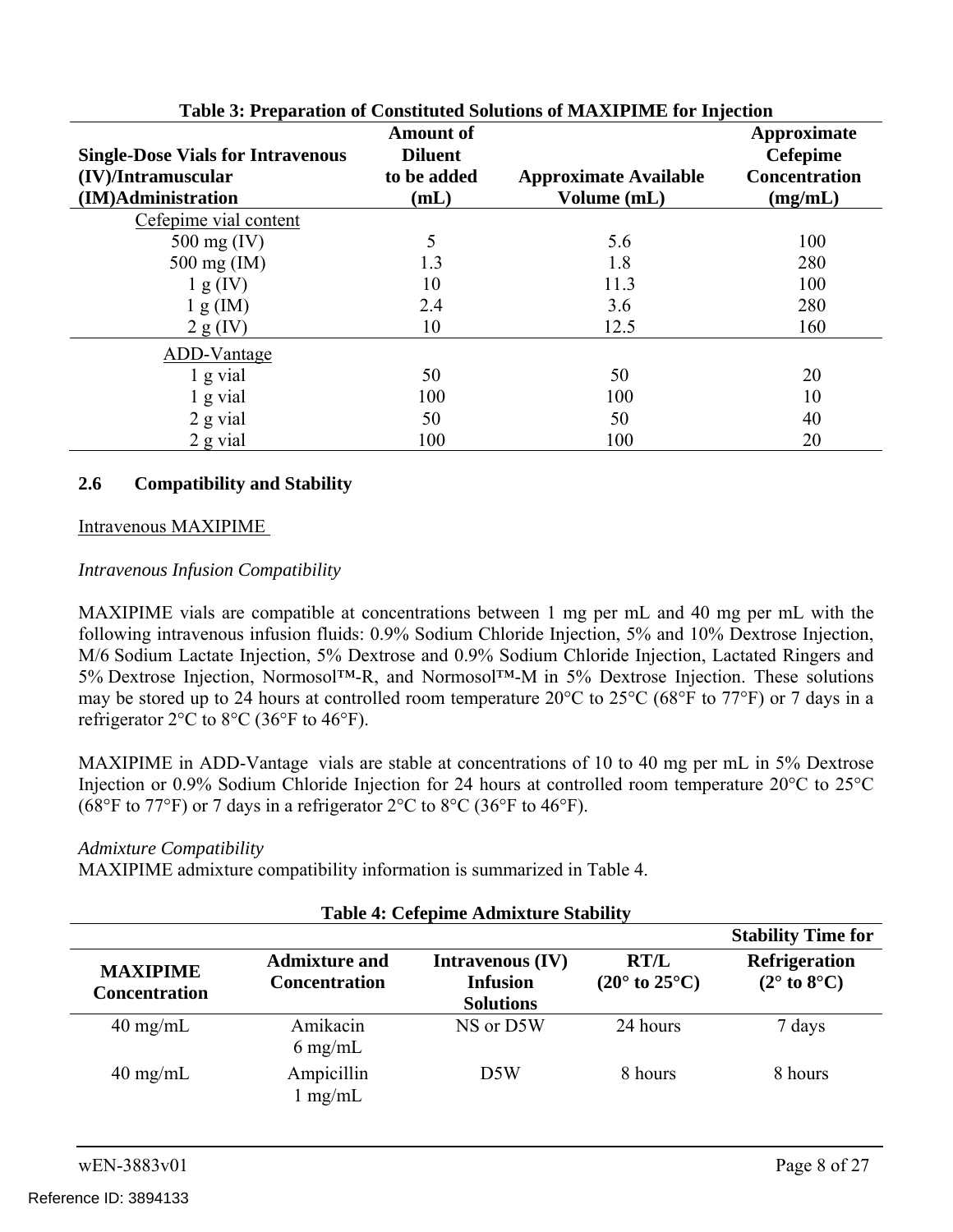| $40$ mg/mL                 | Ampicillin<br>$10 \text{ mg/mL}$              | D5W                                                          | 2 hours  | 8 hours  |
|----------------------------|-----------------------------------------------|--------------------------------------------------------------|----------|----------|
| $40$ mg/mL                 | Ampicillin<br>$1$ mg/mL                       | <b>NS</b>                                                    | 24 hours | 48 hours |
| $40 \text{ mg/mL}$         | Ampicillin<br>$10$ mg/mL                      | <b>NS</b>                                                    | 8 hours  | 48 hours |
| $4$ mg/mL                  | Ampicillin<br>$40$ mg/mL                      | <b>NS</b>                                                    | 8 hours  | 8 hours  |
| 4 to 40 mg/mL              | Clindamycin<br>Phosphate<br>$0.25$ to 6 mg/mL | NS or D5W                                                    | 24 hours | 7 days   |
| $4$ mg/mL                  | Heparin<br>10 to 50 units/mL                  | NS or D5W                                                    | 24 hours | 7 days   |
| $4$ mg/mL                  | Potassium Chloride<br>10 to 40 $mEq/L$        | NS or D5W                                                    | 24 hours | 7 days   |
| $4$ mg/mL                  | Theophylline<br>$0.8$ mg/mL                   | D5W                                                          | 24 hours | 7 days   |
| 1 to 4 mg/mL               | na                                            | Aminosyn™ II<br>$4.25\%$ with<br>electrolytes and<br>calcium | 8 hours  | 3 days   |
| $0.125$ to<br>$0.25$ mg/mL | na                                            | Inpersol <sup>TM</sup><br>with 4.25%<br>dextrose             | 24 hours | 7 days   |

NS = 0.9% Sodium Chloride Injection.

 $DSW = 5\%$  Dextrose Injection.

na = not applicable.

RT/L = Ambient room temperature and light.

### *MAXIPIME Admixture Incompatibility*

Do not add solutions of MAXIPIME, to solutions of ampicillin at a concentration greater than 40 mg per mL, or to metronidazole, vancomycin, gentamicin, tobramycin, netilmicin sulfate, or aminophylline because of potential interaction. However, if concurrent therapy with MAXIPIME is indicated, each of these antibiotics can be administered separately.

### Intramuscular MAXIPIME

MAXIPIME constituted as directed is stable for 24 hours at controlled room temperature 20°C to 25°C (68°F to 77°F) or for 7 days in a refrigerator 2°C to 8°C (36°F to 46°F) with the following diluents: Sterile Water for Injection, 0.9% Sodium Chloride Injection, 5% Dextrose Injection, Sterile Bacteriostatic Water for Injection with Parabens or Benzyl Alcohol, or 0.5% or 1% Lidocaine Hydrochloride.

## Intramuscular and Intravenous MAXIPIME

As with other cephalosporins, the color of MAXIPIME powder, as well as its solutions tend to darken depending on storage conditions; however, when stored as recommended, the product potency is not adversely affected.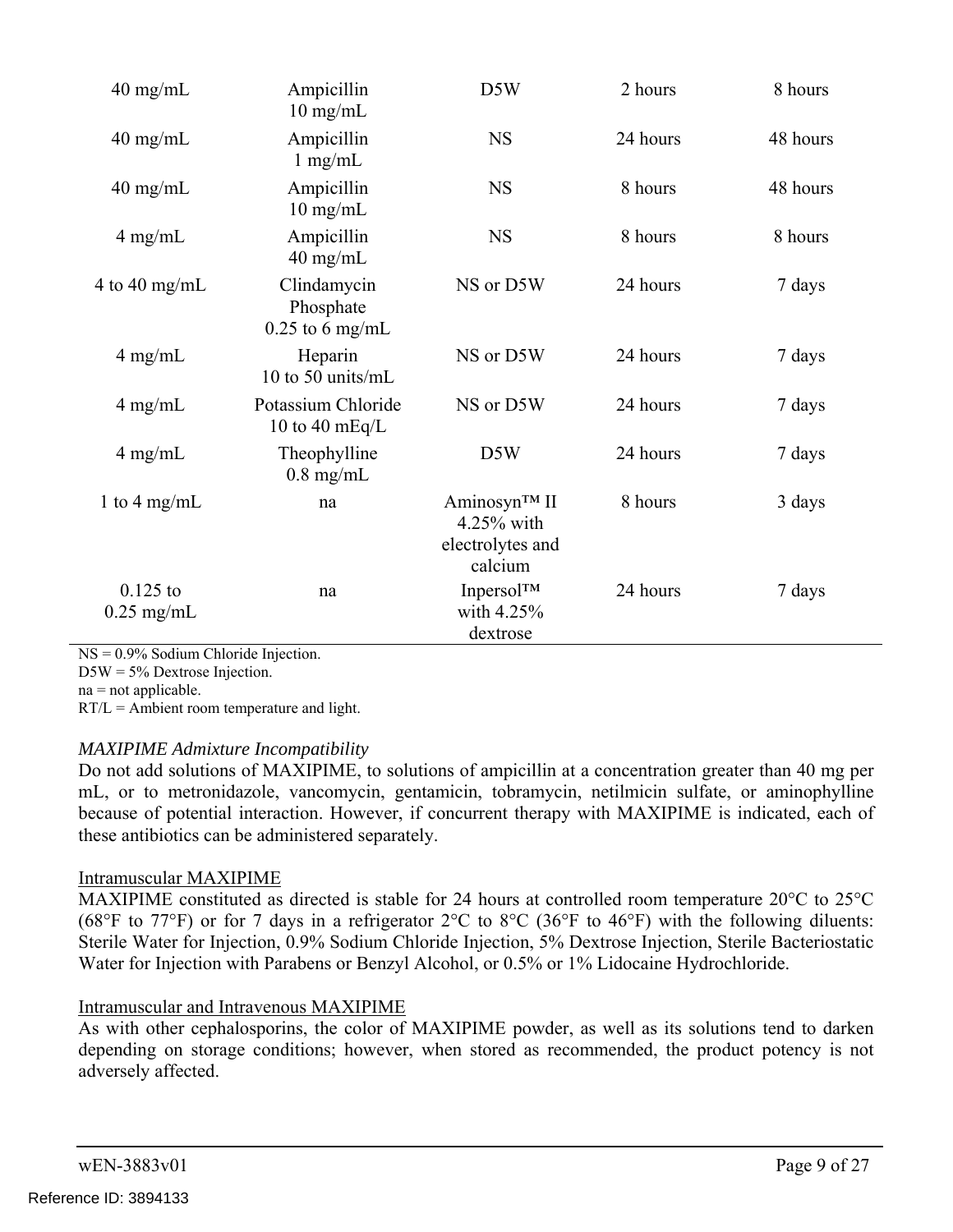## **2.7 ADD-Vantage Instructions for Reconstitution and Intravenous Administration**

### To Open

Peel overwrap at corner and remove solution container. Some opacity of the plastic due to moisture absorption during the sterilization process may be observed. This is normal and does not affect the solution quality or safety. The opacity will diminish gradually.

### Assembly of Vial and Flexible Diluent Container

1. Use Aseptic Technique

2. Remove the protective covers from the top of the vial and the vial port on the diluent container as follows:

- a. To remove the breakaway vial cap, swing the pull ring over the top of the vial and pull down far enough to start the opening (See Figure 1), then pull straight up to remove the cap (See Figure 2)
- b. Once the breakaway cap has been removed, do not access vial with syringe.



- c. To remove the vial port cover, grasp the tab on the pull ring, pull up to break the three tie strings, then pull back to remove the cover (See Figure 3.)
- 3. Screw the vial into the vial port until it will go no further. *The Vial Must Be Screwed In Tightly To Assure a Seal.* This occurs approximately 1/2 turn (180°) after the first audible click (see Figure 4). The clicking sound does not assure a seal; the vial must be turned as far as it will go. *Once vial is seated, do not attempt to remove* (See Figure 4).
- 4. Recheck the vial to assure that it is tight by trying to turn it further in the direction of assembly.
- 5. Label appropriately.

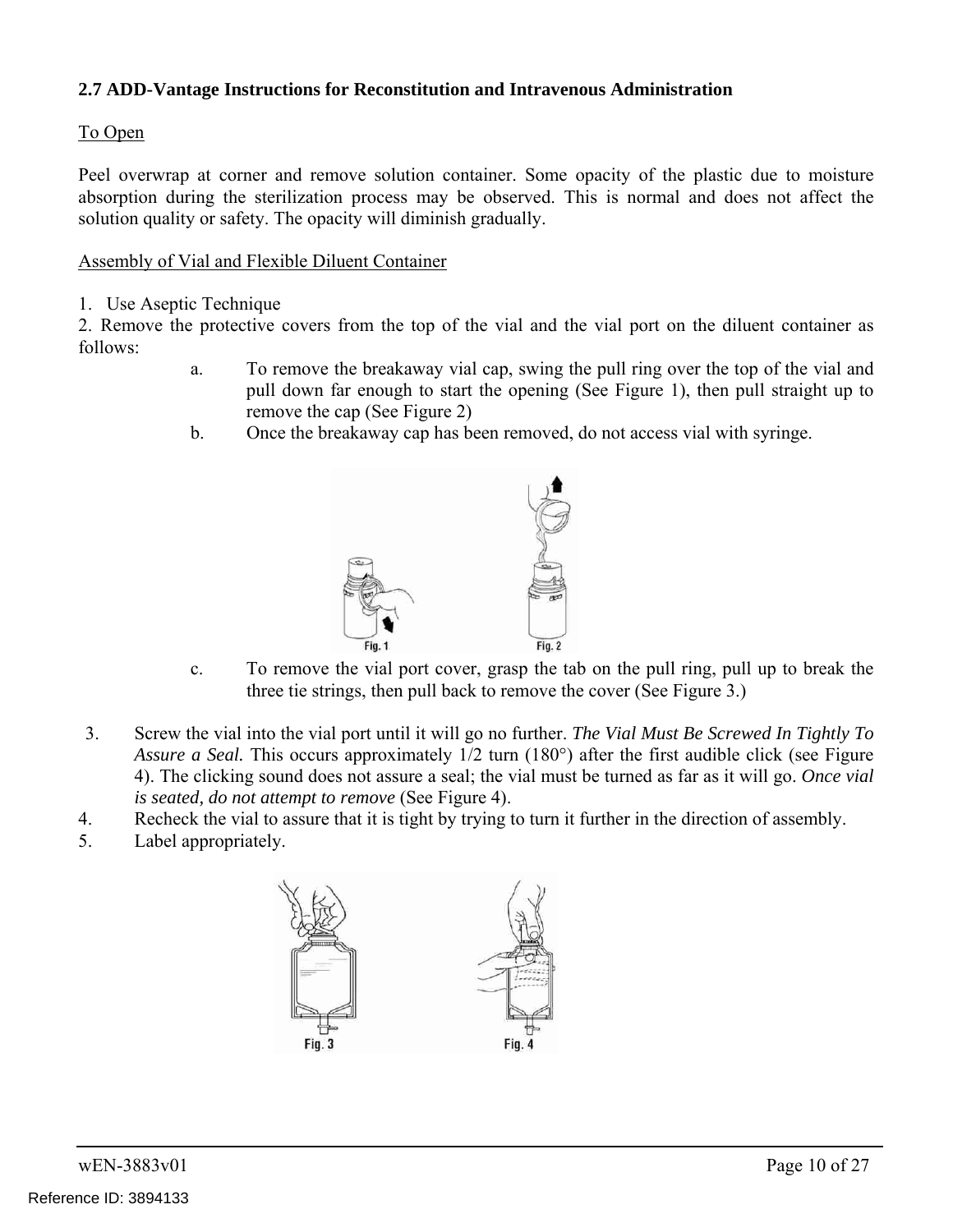### Instructions for Reconstitution MAXIPIME ADD-Vantage Vial in Flexible Diluent Container

- 1. Squeeze the bottom of the diluent container gently to inflate the portion of the container surrounding the end of the drug vial.
- 2. With the other hand, push the drug vial down into the container telescoping the walls of the container. Grasp the inner cap of the vial through the walls of the container (see Figure 5).
- 3**.** *Pull the inner cap from the drug vial (see Figure 6). Verify that the rubber stopper has been pulled out, allowing the drug and diluent to mix.*
- 4. Mix container contents thoroughly and use within the specified time *[see Dosage and Administration (2.6)]*.
- 5. Look through the bottom of the vial to verify that the stopper has been removed and complete mixing has occurred (see Figure 7).
- 6. If the rubber stopper is not removed from the vial and medication is not released on the first attempt, the inner cap may be manipulated back into the rubber stopper without removing the drug vial from the diluent container. Repeat steps 3 through 5.



### Instructions for Intravenous Administration of MAXIPIME ADD-Vantage Vial

- 1. Use Aseptic Technique
- 2. Confirm the activation and admixture of vial contents.
- 3. Check for leaks by squeezing container firmly. If leaks are found, discard unit as sterility may be impaired.
- 4. Close flow control clamp of administration set.
- 5. Remove cover from outlet port at bottom of container.
- 6. Insert piercing pin of administration set into port with a twisting motion until the pin is firmly seated. Refer to full directions on administration set carton prior to use.
- 7. Lift the free end of the hanger loop on the bottom of the vial, breaking the two tie strings. Bend the loop outward to lock it in the upright position, then suspend container from hanger.
- 8. Squeeze and release drip chamber to establish proper fluid level in chamber.
- 9. Open flow control clamp and clear air from set. Close clamp.
- 10. Attach set to venipuncture device. If device is not indwelling, prime and make venipuncture.
- 11. Regulate rate of administration with flow control clamp.
- 12. *Do not use flexible container in series connections*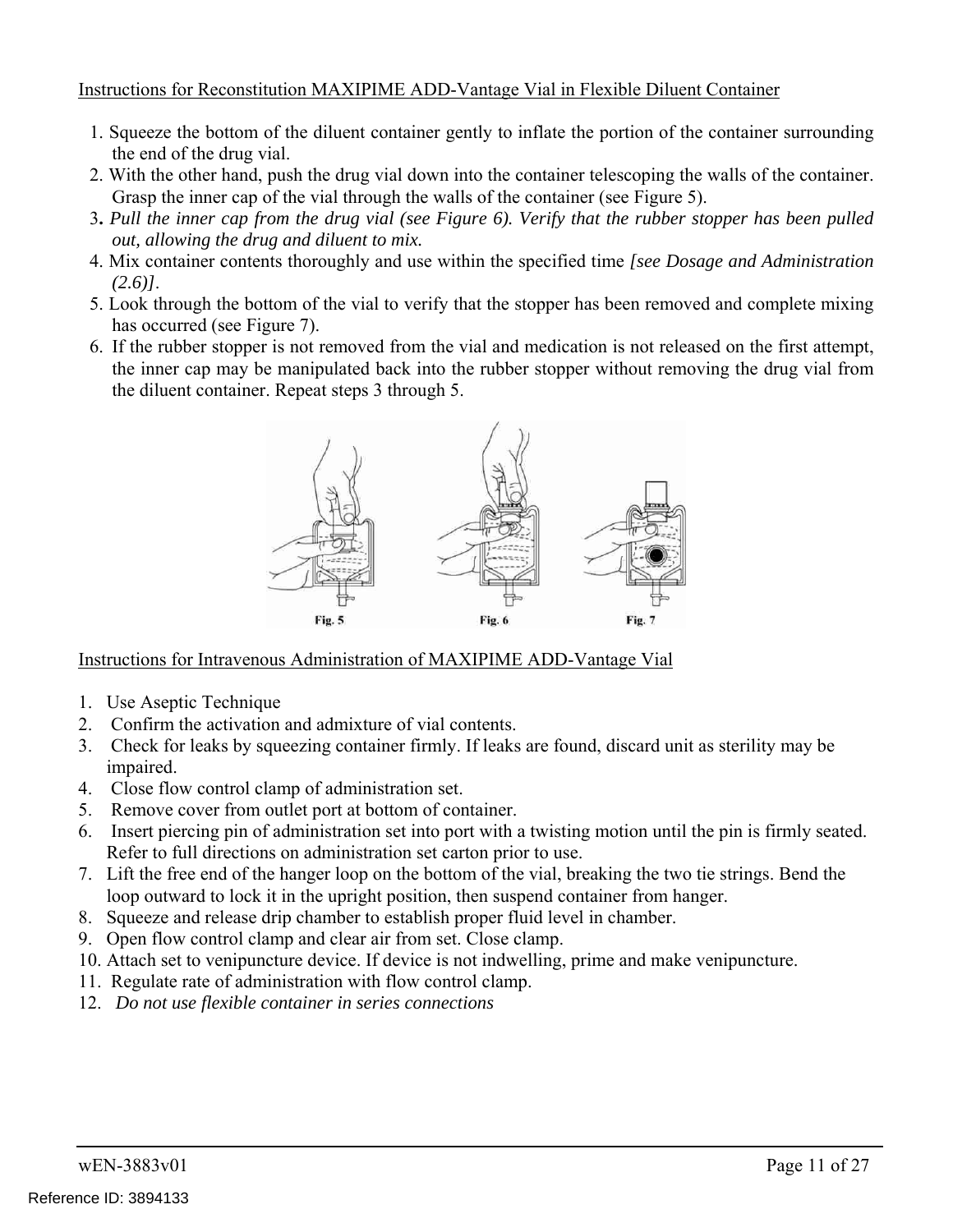## **3 DOSAGE FORMS AND STRENGTHS**

MAXIPIME for Injection is a sterile white to pale yellow powder of cefepime in single-dose vials or ADD-Vantage vials for reconstitution and it is available in the following strengths:

- $\bullet$  0.5 gram per vial
- $\bullet$  1 g per vial
- $\bullet$  2 g per vial
- 1 g per ADD-Vantage vial
- 2 g per ADD-Vantage vial

## **4 CONTRAINDICATIONS**

MAXIPIME is contraindicated in patients who have shown immediate hypersensitivity reactions to cefepime or the cephalosporin class of antibiotics, penicillins or other beta-lactam antibiotics.

## **5 WARNINGS AND PRECAUTIONS**

## **5.1 Hypersensitivity Reactions**

Before therapy with MAXIPIME for Injection is instituted, careful inquiry should be made to determine whether the patient has had previous immediate hypersensitivity reactions to cefepime, cephalosporins, penicillins, or other beta-lactams. Exercise caution if this product is to be given to penicillin-sensitive patients because cross-hypersensitivity among beta-lactam antibacterial drugs has been clearly documented and may occur in up to 10% of patients with a history of penicillin allergy. If an allergic reaction to MAXIPIME occurs, discontinue the drug and institute appropriate supportive measures.

## **5.2 Neurotoxicity**

Serious adverse reactions have been reported including life-threatening or fatal occurrences of the following: encephalopathy (disturbance of consciousness including confusion, hallucinations, stupor, and coma), aphasia, myoclonus, seizures, and nonconvulsive status epilepticus [*see Adverse Reactions (6.2)*]. Most cases occurred in patients with renal impairment who did not receive appropriate dosage adjustment. However, some cases of neurotoxicity occurred in patients receiving a dosage adjustment appropriate for their degree of renal impairment. In the majority of cases, symptoms of neurotoxicity were reversible and resolved after discontinuation of cefepime and/or after hemodialysis. If neurotoxicity associated with cefepime therapy occurs, discontinue cefepime and institute appropriate supportive measures.

## **5.3** *Clostridium difficile* **Associated Diarrhea**

*Clostridium difficile* associated diarrhea (CDAD) has been reported with use of nearly all antibacterial agents, including MAXIPIME, and may range in severity from mild diarrhea to fatal colitis. Treatment with antibacterial agents alters the normal flora of the colon leading to overgrowth of *C. difficile.* 

*C. difficile* produces toxins A and B, which contribute to the development of CDAD. Hypertoxin-producing strains of *C. difficile* cause increased morbidity and mortality, as these infections can be refractory to antimicrobial therapy and may require colectomy. CDAD must be considered in all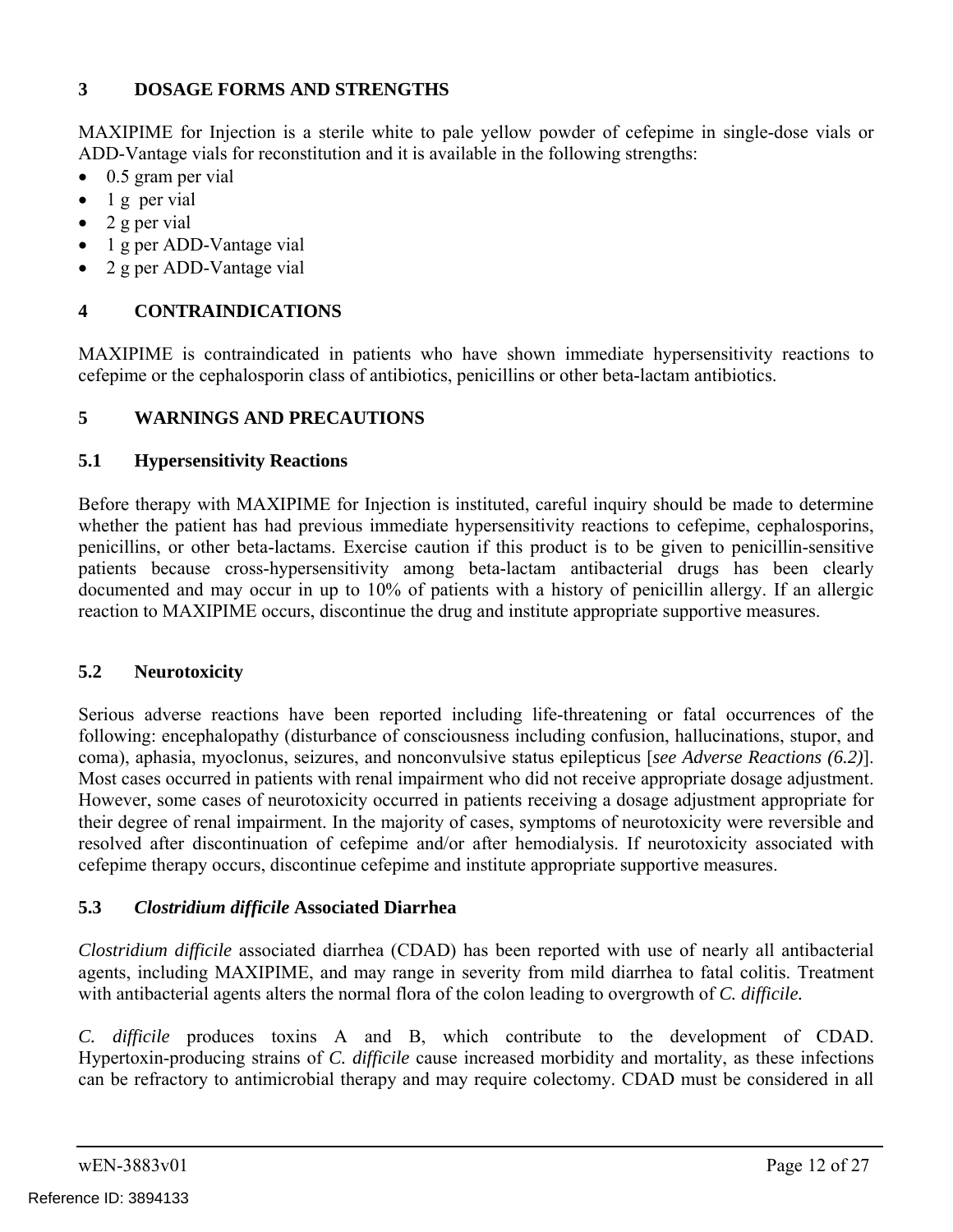patients who present with diarrhea following antibacterial drug use. Careful medical history is necessary since CDAD has been reported to occur over two months after the administration of antibacterial agents.

If CDAD is suspected or confirmed, ongoing antibacterial drug use not directed against *C. difficile* may need to be discontinued. Appropriate fluid and electrolyte management, protein supplementation, antibiotic treatment of *C. difficile*, and surgical evaluation should be instituted as clinically indicated.

## **5.4 Development of Drug-Resistant Bacteria**

Prescribing MAXIPIME in the absence of a proven or strongly suspected bacterial infection is unlikely to provide benefit to the patient and increases the risk of the development of drug-resistant bacteria.

As with other antimicrobials, prolonged use of MAXIPIME may result in overgrowth of nonsusceptible microorganisms. Repeated evaluation of the patient's condition is essential. Should superinfection occur during therapy, appropriate measures should be taken.

## **5.5 Drug/Laboratory Test Interactions**

#### Urinary Glucose

The administration of cefepime may result in a false-positive reaction for glucose in the urine when using some methods (e.g. Clinitest™ tablets) *[see Drug Interactions (7.1)].* 

#### Coombs' Tests

Positive direct Coombs' tests have been reported during treatment with MAXIPIME. In patients who develop hemolytic anemia, discontinue the drug and institute appropriate therapy. Positive Coombs' test may be observed in newborns whose mothers have received cephalosporin antibiotics before parturition.

#### Prothrombin Time

Many cephalosporins, including cefepime, have been associated with a fall in prothrombin activity. Those at risk include patients with renal or hepatic impairment, or poor nutritional state, as well as patients receiving a protracted course of antimicrobial therapy. Prothrombin time should be monitored in patients at risk, and exogenous vitamin K administered as indicated.

### **6 ADVERSE REACTIONS**

The following adverse reactions are discussed in the Warnings and Precautions section and below:

- Hypersensitivity Reactions *[see Warnings and Precautions (5.1)]*
- Neurotoxicity *[see Warnings and Precautions (5.2)]*
- *Clostridium difficile*-Associated Diarrhea *[see Warnings and Precautions (5.3)]*

### **6.1 Clinical Trials Experience**

Because clinical trials are conducted under widely varying conditions, adverse reaction rates observed in clinical trials of a drug cannot be directly compared to rates in the clinical trials of another drug and may not reflect the rates observed in practice.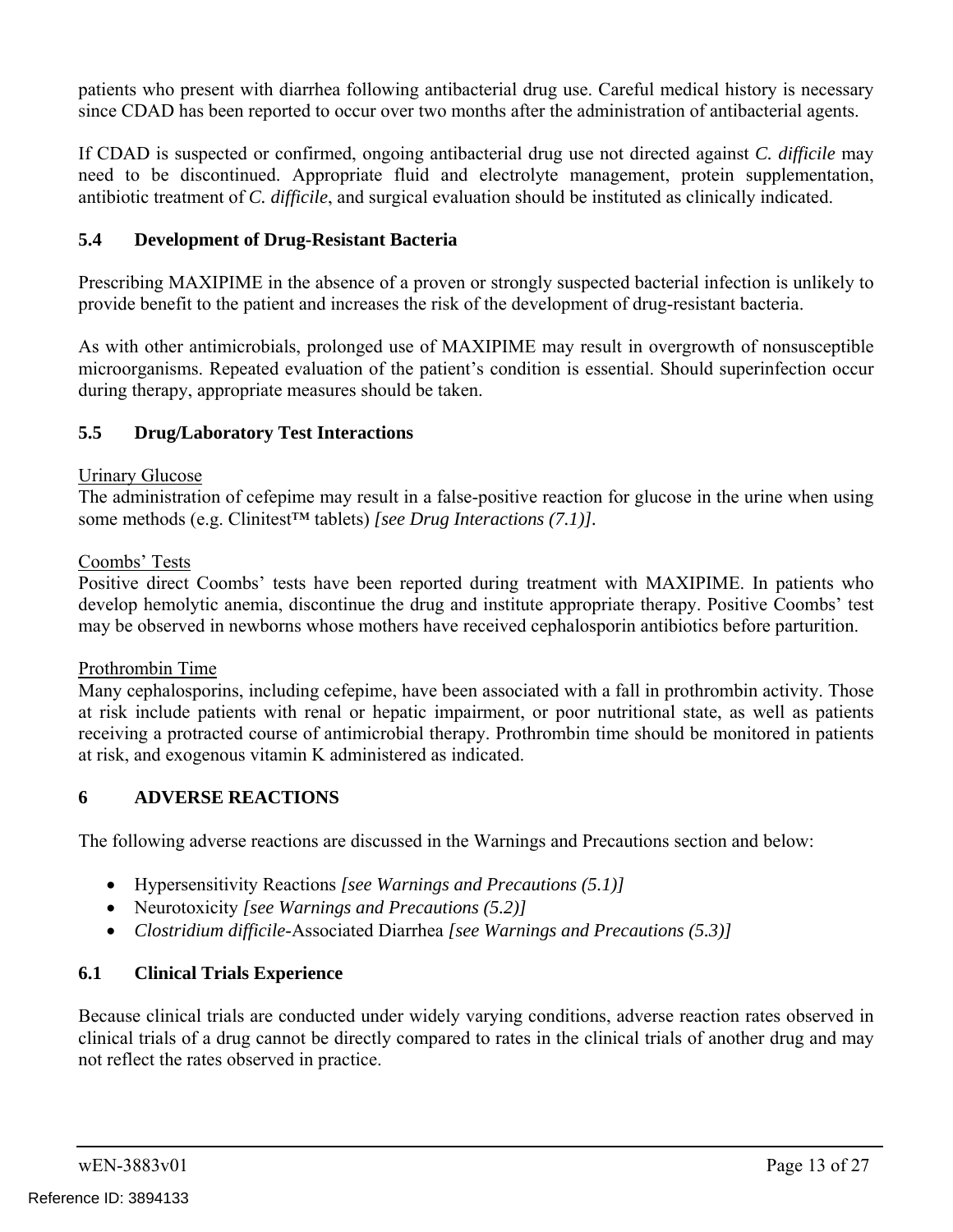In clinical trials using multiple doses of cefepime, 4137 patients were treated with the recommended dosages of cefepime (500 mg to 2 g intravenous every 12 hours). There were no deaths or permanent disabilities thought related to drug toxicity. Sixty-four (1.5%) patients discontinued medication due to adverse reactions. Thirty-three (51%) of these 64 patients who discontinued therapy did so because of rash. The percentage of cefepime-treated patients who discontinued study drug because of drug-related adverse reactions was similar at daily doses of 500 mg, 1 g, and 2 g every 12 hours (0.8%, 1.1%, and 2%, respectively). However, the incidence of discontinuation due to rash increased with the higher recommended doses.

The following adverse reactions (Table 5) were identified in clinical trials conducted in North America (n=3125 cefepime-treated patients).

#### **Table 5: Adverse Reactions in Cefepime Multiple-Dose Dosing Regimens Clinical Trials in North America**

| Incidence equal to or greater than 1%              | Local adverse reactions $(3\%)$ , including<br>phlebitis $(1.3\%)$ , pain and/or inflammation<br>$(0.6\%)^*$ ; rash $(1.1\%)$                                         |
|----------------------------------------------------|-----------------------------------------------------------------------------------------------------------------------------------------------------------------------|
| Incidence less than $1\%$ but greater than $0.1\%$ | Colitis (including pseudomembranous colitis),<br>diarrhea, erythema, fever, headache, nausea,<br>oral monifiasis, pruritus, urticaria, vaginitis,<br>vomiting, anemia |

At the higher dose of 2 g every 8 hours, the incidence of adverse reactions was higher among the 795 patients who received this dose of cefepime. They consisted of rash (4%), diarrhea (3%), nausea (2%), vomiting  $(1\%)$ , pruritus  $(1\%)$ , fever  $(1\%)$ , and headache  $(1\%)$ .

The following (Table 6) adverse laboratory changes, with cefepime, were seen during clinical trials conducted in North America.

#### **Table 6: Adverse Laboratory Changes in Cefepime Multiple-Dose Dosing Regimens Clinical Trials in North America**

| Incidence equal to or greater than 1%              | Positive Coombs' test (without hemolysis)                  |
|----------------------------------------------------|------------------------------------------------------------|
|                                                    | $(16.2\%)$ ; decreased phosphorus $(2.8\%)$ ;              |
|                                                    | increased Alanine Transaminase (ALT) (2.8%),               |
|                                                    | Aspartate Transaminase (AST)<br>$(2.4\%)$ ,                |
|                                                    | eosinophils $(1.7\%)$ ; abnormal PTT $(1.6\%)$ ,           |
|                                                    | Prothrombin Time $(PT)$ $(1.4\%)$                          |
| Incidence less than $1\%$ but greater than $0.1\%$ | Increased alkaline phosphatase, Blood Urea                 |
|                                                    | Nitrogen (BUN), calcium, creatinine,                       |
|                                                    | phosphorus, potassium, total bilirubin; decreased          |
|                                                    | calcium <sup>*</sup> , hematocrit, neutrophils, platelets, |
|                                                    | White Blood Cells (WBC)                                    |

\* Hypocalcemia was more common among elderly patients. Clinical consequences from changes in either calcium or phosphorus were not reported.

A similar safety profile was seen in clinical trials of pediatric patients

| wEN-3883v01 |
|-------------|
|-------------|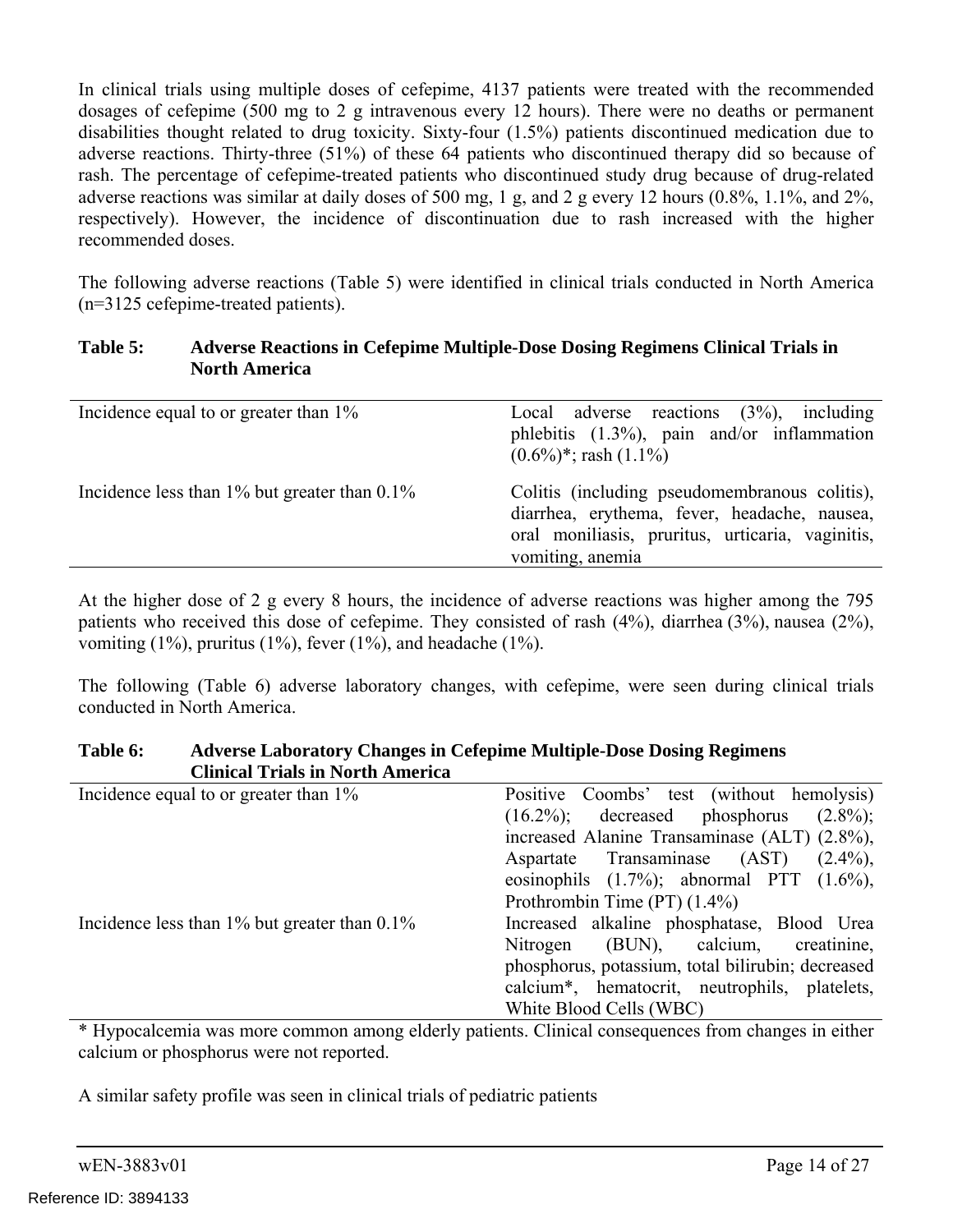## **6.2 Postmarketing Experience**

The following adverse reactions have been identified during post-approval use of MAXIPIME. Because these reactions are reported voluntarily from a population of uncertain size, it is not always possible to reliably estimate their frequency or establish a causal relationship to drug exposure.

In addition to the adverse reactions reported during the North American clinical trials with cefepime, the following adverse reactions have been reported during worldwide postmarketing experience. Encephalopathy (disturbance of consciousness including confusion, hallucinations, stupor, and coma), aphasia, myoclonus, seizures, and nonconvulsive status epilepticus have been reported. [*see Warnings and Precautions (5.2 )*]

Anaphylaxis including anaphylactic shock, transient leukopenia, neutropenia, agranulocytosis and thrombocytopenia, have been reported.

#### **6.3 Cephalosporin-Class Adverse Reactions**

In addition to the adverse reactions listed above that have been observed in patients treated with cefepime, the following adverse reactions and altered laboratory tests have been reported for cephalosporin-class antibacterial drugs:

Stevens-Johnson syndrome, erythema multiforme, toxic epidermal necrolysis, renal dysfunction, toxic nephropathy, aplastic anemia, hemolytic anemia, hemorrhage, hepatic dysfunction including cholestasis, and pancytopenia.

### **7 DRUG INTERACTIONS**

### **7.1 Drug/Laboratory Test Interactions**

The administration of cefepime may result in a false-positive reaction for glucose in the urine with certain methods. It is recommended that glucose tests based on enzymatic glucose oxidase reactions be used.

#### **7.2 Aminoglycosides**

Monitor renal function if aminoglycosides are to be administered with MAXIPIME because of the increased potential of nephrotoxicity and ototoxicity of aminoglycoside antibacterial drugs.

### **7.3 Diuretics**

Nephrotoxicity has been reported following concomitant administration of other cephalosporins with potent diuretics such as furosemide. Monitor renal function when cefepime is concomitantly administered with potent diuretics.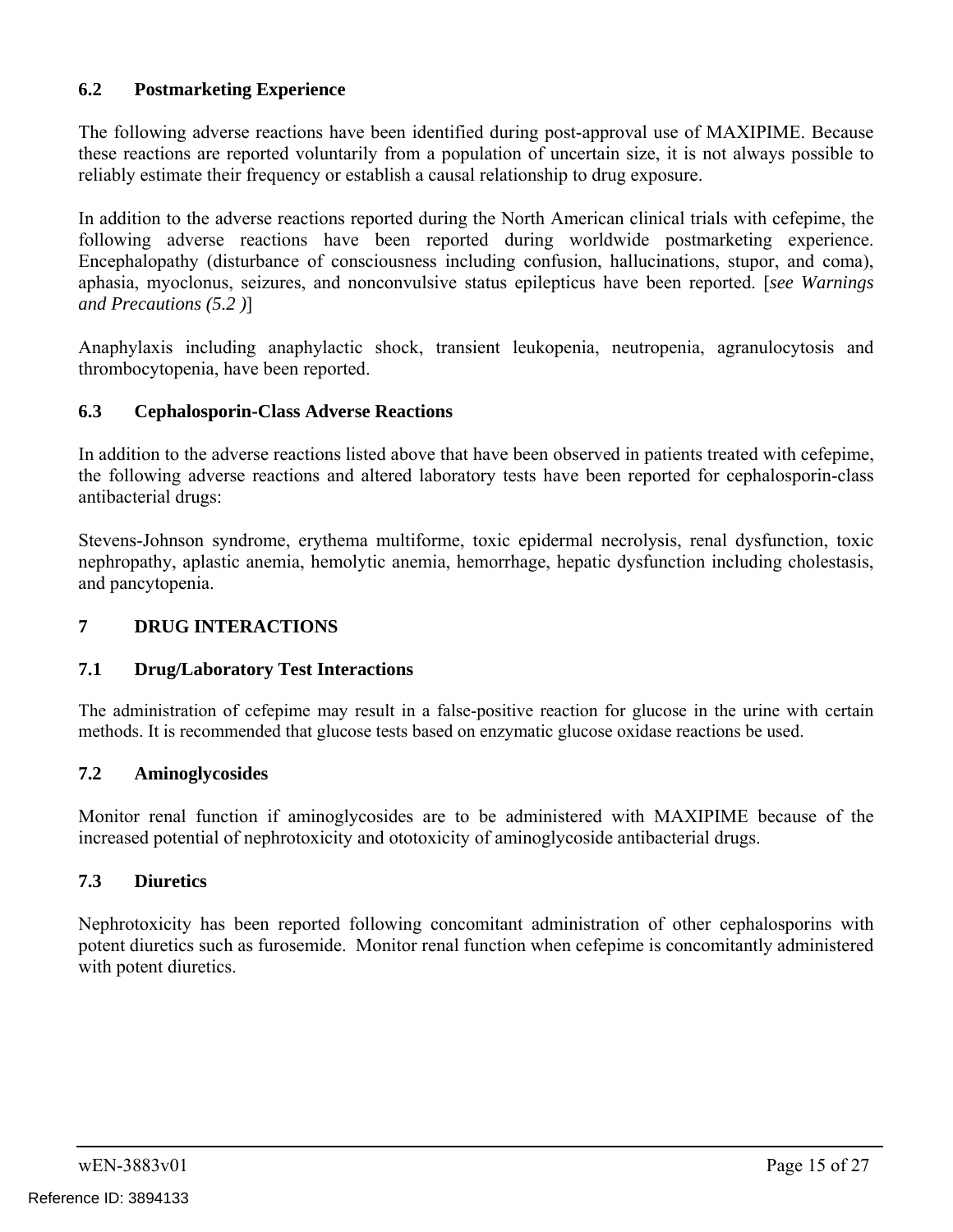## **8 USE IN SPECIFIC POPULATIONS**

## **8.1 Pregnancy**

### **Pregnancy Category B**

There are no adequate and well-controlled studies of cefepime use in pregnant women. Because animal reproduction studies are not always predictive of human response, this drug should be used during pregnancy only if clearly needed.

Cefepime was not teratogenic or embryocidal when administered during the period of organogenesis to rats at doses up to 1000 mg/kg/day (1.6 times the recommended maximum human dose calculated on a body surface area basis) or to mice at doses up to 1200 mg/kg (approximately equal to the recommended maximum human dose calculated on a body surface area basis) or to rabbits at a dose level of 100 mg/kg (0.3 times the recommended maximum human dose calculated on a body surface area basis).

### **8.2 Labor and Delivery**

Cefepime has not been studied for use during labor and delivery. Treatment should only be given if clearly indicated.

### **8.3 Nursing Mothers**

Cefepime is excreted in human breast milk. Caution should be exercised when cefepime is administered to a nursing woman [*see Clinical Pharmacology (12.3)*].

### **8.4 Pediatric Use**

The safety and effectiveness of cefepime in the treatment of uncomplicated and complicated urinary tract infections (including pyelonephritis), uncomplicated skin and skin structure infections, pneumonia, and as empiric therapy for febrile neutropenic patients have been established in the age groups 2 months up to 16 years. Use of MAXIPIME in these age groups is supported by evidence from adequate and well-controlled studies of cefepime in adults with additional pharmacokinetic and safety data from pediatric trials [*see Clinical Pharmacology (12.3)*].

Safety and effectiveness in pediatric patients below the age of 2 months have not been established. There are insufficient clinical data to support the use of MAXIPIME in pediatric patients for the treatment of serious infections in the pediatric population where the suspected or proven pathogen is *H. influenzae*  type b. In those patients in whom meningeal seeding from a distant infection site or in whom meningitis is suspected or documented, an alternate agent with demonstrated clinical efficacy in this setting should be used.

### **8.5 Geriatric Use**

Of the more than 6400 adults treated with MAXIPIME in clinical studies, 35% were 65 years or older while 16% were 75 years or older. When geriatric patients received the usual recommended adult dose, clinical efficacy and safety were comparable to clinical efficacy and safety in non-geriatric adult patients.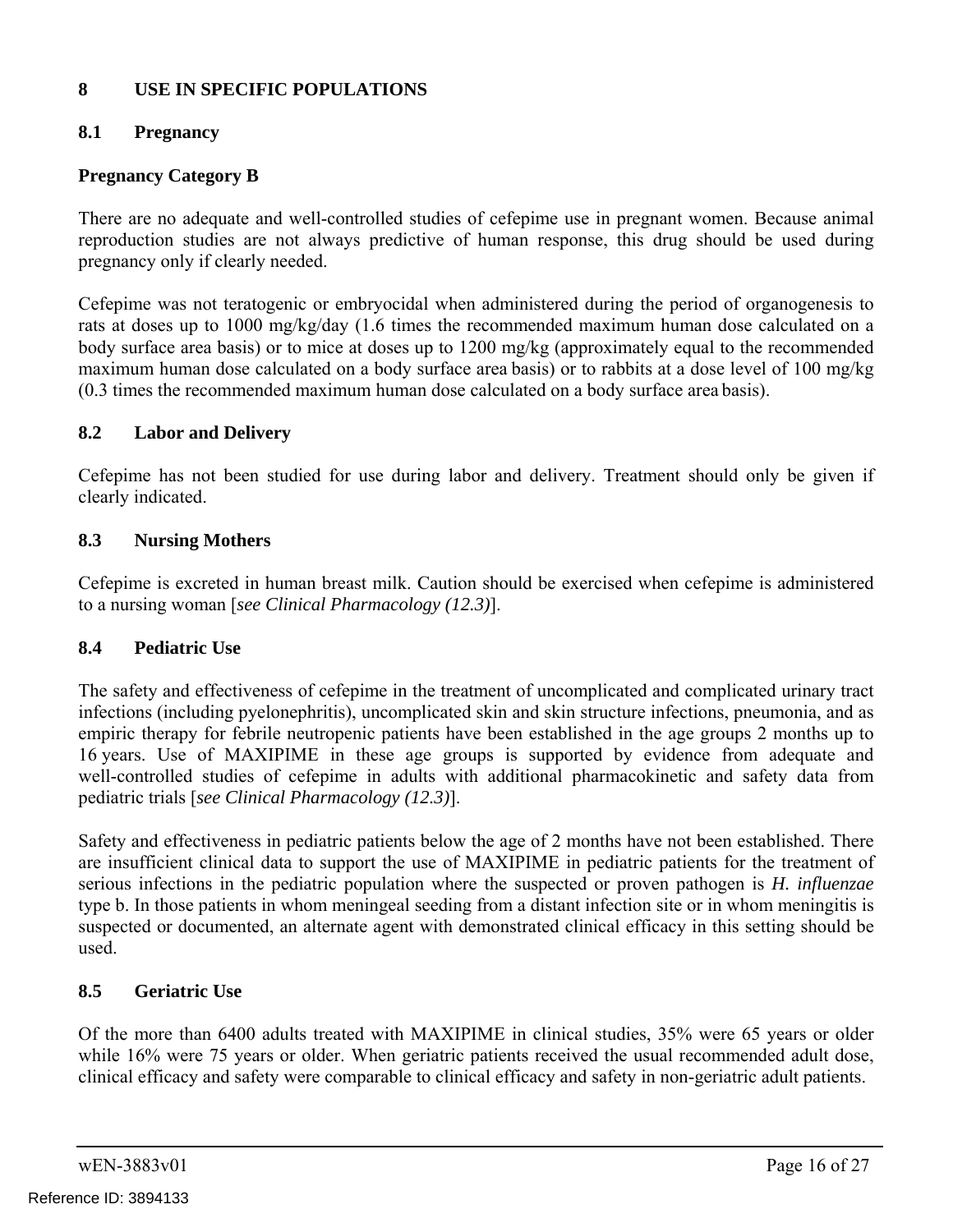Serious adverse events have occurred in geriatric patients with renal insufficiency given unadjusted doses of cefepime, including life-threatening or fatal occurrences of the following: encephalopathy, myoclonus, and seizures [*see Warnings and Precautions (5.2), Adverse Reactions (6.2)*].

This drug is known to be substantially excreted by the kidney, and the risk of toxic reactions to this drug may be greater in patients with impaired renal function. Because elderly patients are more likely to have decreased renal function, care should be taken in dose selection, and renal function should be monitored [*see Clinical Pharmacology (12.3), Warnings and Precautions (5.2), Dosage and Administration (2.3)*].

## **8.6 Renal Impairment**

Adjust the dose of MAXIPIME in patients with creatinine clearance less than or equal to 60 mL/min to compensate for the slower rate of renal elimination. [*See Dosage Adjustments in Patients with Renal Impairment (2.3)*]

## **10 OVERDOSAGE**

Patients who receive an overdose should be carefully observed and given supportive treatment. In the presence of renal insufficiency, hemodialysis, not peritoneal dialysis, is recommended to aid in the removal of cefepime from the body. Symptoms of overdose include encephalopathy (disturbance of consciousness including confusion, hallucinations, stupor, and coma), myoclonus, seizures, neuromuscular excitability and nonconvulsive status epilepticus [*see Warnings and Precautions (5.2 ), Adverse Reactions (6.2), Dosage and Administration (2.3)*].

## **11 DESCRIPTION**

MAXIPIME (cefepime hydrochloride, USP) is a semi-synthetic, cephalosporin antibacterial for parenteral administration. The chemical name is 1-[[(6R,7R)-7-[2-(2-amino-4-thiazolyl)-glyoxylamido]-2-carboxy-8 oxo-5-thia-1-azabicyclo[4.2.0] oct-2-en-3-yl]methyl]-1-methylpyrrolidinium chloride, $7^2$ -(Z)-(O methyloxime), monohydrochloride, monohydrate, which corresponds to the following structural formula:



Cefepime hydrochloride is a white to pale yellow powder. Cefepime hydrochloride contains the equivalent of not less than 825 mcg and not more than 911 mcg of cefepime  $(C_{19}H_{24}N_6O_5S_2)$  per mg, calculated on an anhydrous basis. It is highly soluble in water.

MAXIPIME for Injection is supplied for intramuscular or intravenous administration in strengths equivalent to 500 mg, 1 g, and 2 g of cefepime. MAXIPIME is a sterile, dry mixture of cefepime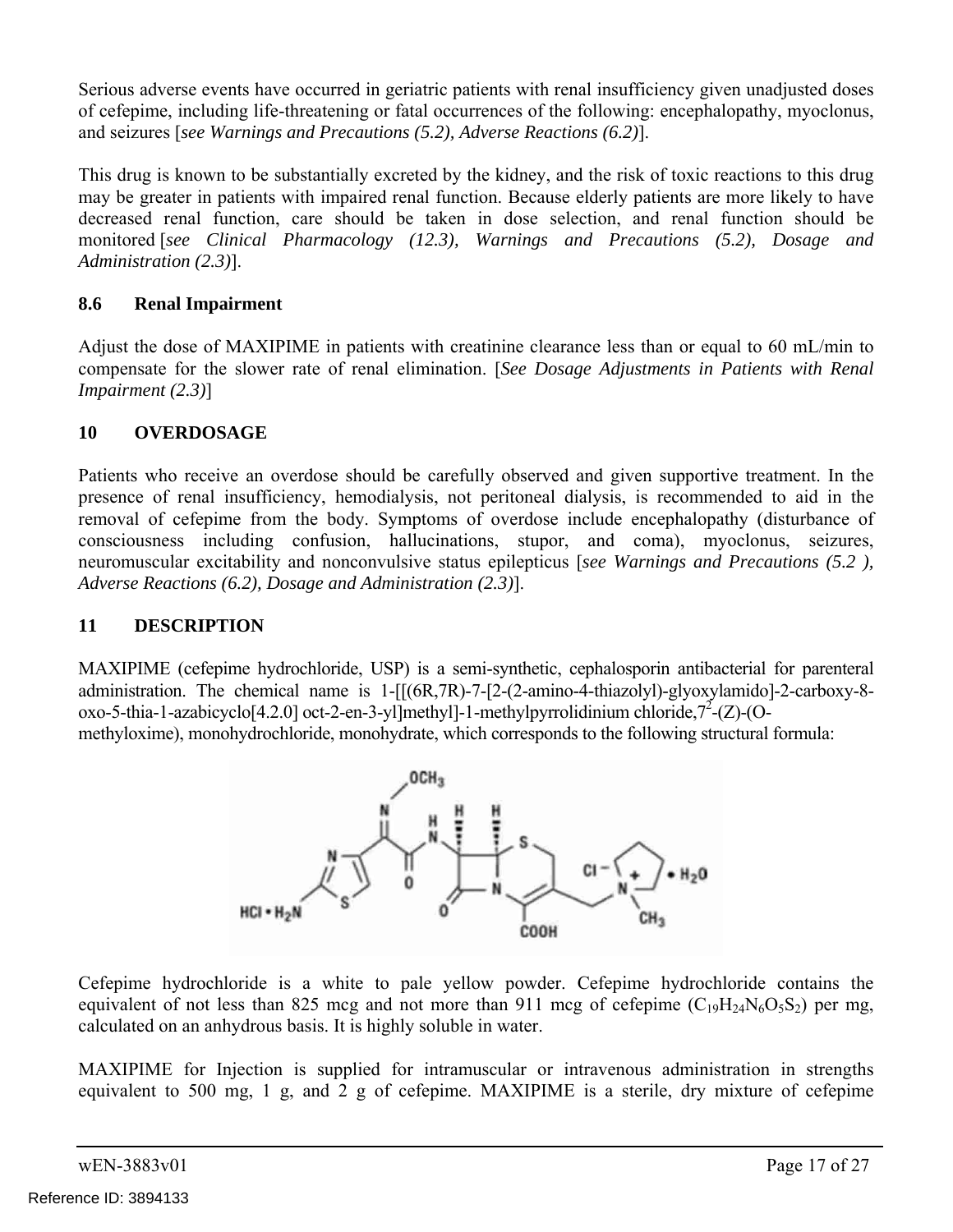hydrochloride and L-arginine. The L-arginine, at an approximate concentration of 707 mg/g of cefepime, is added to control the pH of the constituted solution at 4 to 6. Freshly constituted solutions of MAXIPIME will range in color from pale yellow to amber.

## **12 CLINICAL PHARMACOLOGY**

## **12.1 Mechanism of Action**

Cefepime is a cephalosporin antibacterial drug [*See Microbiology (12.4)*].

## **12.2 Pharmacodynamics**

Similar to other beta-lactam antimicrobial agents, the time that the unbound plasma concentration of cefepime exceeds the MIC of the infecting organism has been shown to best correlate with efficacy in animal models of infection. However, the pharmacokinetic/pharmacodynamics relationship for cefepime has not been evaluated in patients.

### **12.3 Pharmacokinetics**

Pharmacokinetic parameters for cefepime in healthy adult male volunteers (n=9) following single 30minute infusions (IV) of cefepime 500 mg, 1 g, and 2 g are summarized in Table 7. Elimination of cefepime is principally via renal excretion with an average  $(\pm SD)$  half-life of  $2 (\pm 0.3)$  hours and total body clearance of 120  $(\pm 8)$  mL/min in healthy volunteers. Cefepime pharmacokinetics are linear over the range 250 mg to 2 g. There is no evidence of accumulation in healthy adult male volunteers  $(n=7)$ receiving clinically relevant doses for a period of 9 days.

### **Table 7: Mean Pharmacokinetic Parameters for Cefepime (±SD), Intravenous Administration**

|                           |           | <b>MAXIPIME</b> |                 |
|---------------------------|-----------|-----------------|-----------------|
| <b>Parameter</b>          | 500 mg IV | l g IV          | 2g <sub>N</sub> |
| $C_{\text{max}}$ , mcg/mL | 39.1(3.5) | 81.7(5.1)       | 163.9(25.3)     |
| $AUC, h \cdot mcg/mL$     | 70.8(6.7) | 148.5(15.1)     | 284.8 (30.6)    |
| Number of subjects        |           |                 |                 |
| male)                     |           |                 |                 |

Pharmacokinetic parameters for cefepime following a single intramuscular injection are summarized in Table 8. The pharmacokinetics of cefepime are linear over the range of 500 mg to 2 g intramuscularly and do not vary with respect to treatment duration.

#### **Table 8: Mean Pharmacokinetic Parameters for Cefepime (±SD), Intramuscular Administration**

|                           |           | <b>MAXIPIME</b> |           |
|---------------------------|-----------|-----------------|-----------|
| <b>Parameter</b>          | 500 mg IM | $1g$ M          | $2g$ IM   |
| $C_{\text{max}}$ , mcg/mL | 13.9(3.4) | 29.6(4.4)       | 57.5(9.5) |
| $T_{\text{max}}$ , h      | 1.4(0.9)  | 1.6(0.4)        | 1.5(0.4)  |
| $AUC, h \cdot mcg/mL$     | 60(8)     | 137(11)         | 262(23)   |
| Number of subjects        |           |                 |           |
| male)                     |           |                 |           |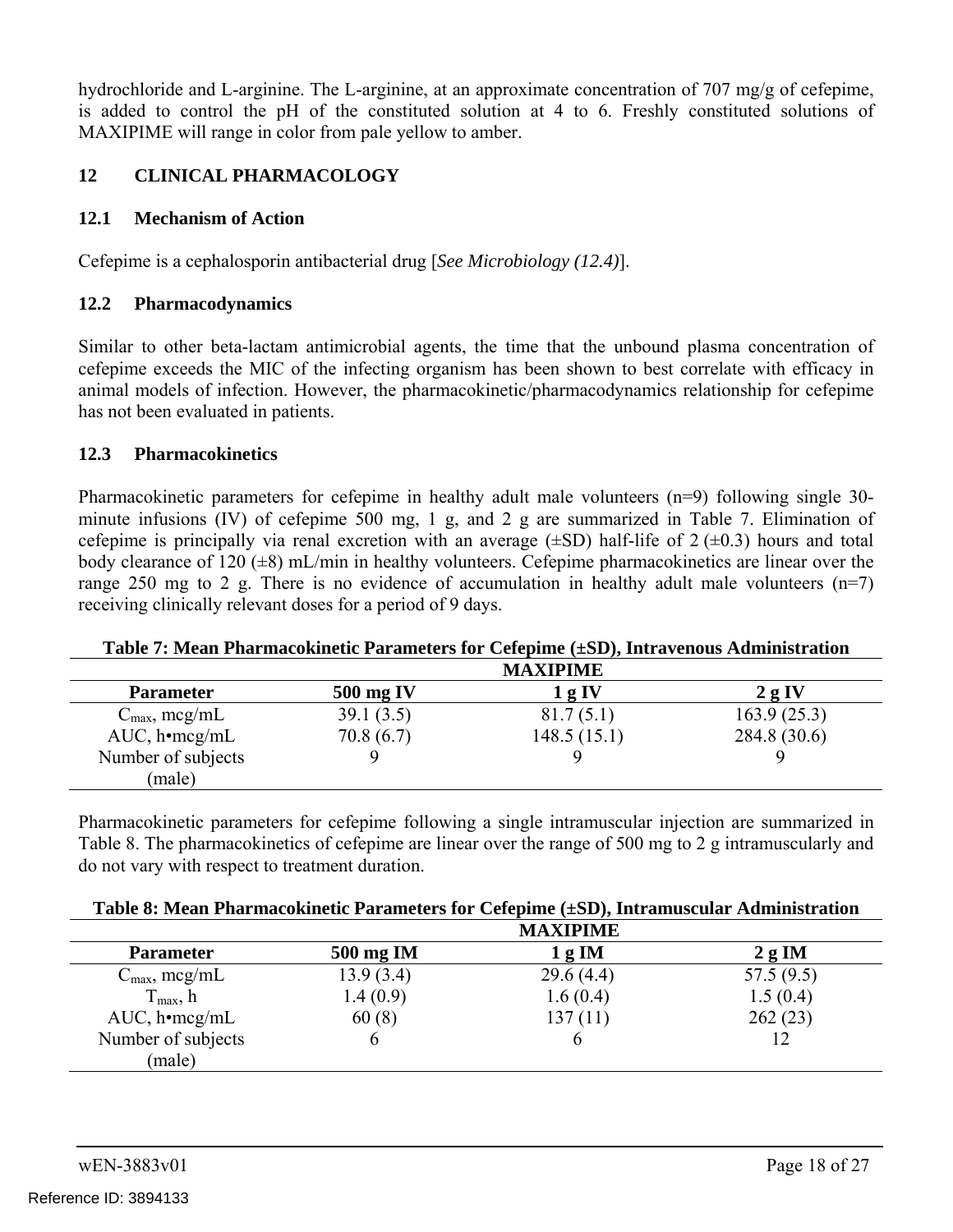## **Absorption**

Following intramuscular (IM) administration, cefepime is completely absorbed.

### **Distribution**

The average steady-state volume of distribution of cefepime is 18  $(\pm 2)$  L. The serum protein binding of cefepime is approximately 20% and is independent of its concentration in serum.

Cefepime is excreted in human milk at a concentration of 0.5 mcg/mL. A nursing infant consuming approximately 1000 mL of human milk per day would receive approximately 0.5 mg of cefepime per day [*see Use in Specific Populations (8.3)*].

Concentrations of cefepime achieved in specific tissues and body fluids are listed in Table 9.

| Table 9: Mean Concentrations of Cefepime in Specific Body Fluids (mcg/mL) or Tissues (mcg/g) |                   |               |                            |                       |
|----------------------------------------------------------------------------------------------|-------------------|---------------|----------------------------|-----------------------|
|                                                                                              |                   |               | <b>Mean Time of Sample</b> | <b>Mean</b>           |
| <b>Tissue or Fluid</b>                                                                       | <b>Dose/Route</b> | # of Patients | <b>Post-Dose</b>           | <b>Concentration</b>  |
|                                                                                              |                   |               | (h)                        |                       |
| <b>Blister Fluid</b>                                                                         | 2 g IV            | 6             | 1.5                        | $81.4 \text{~mg/mL}$  |
| <b>Bronchial Mucosa</b>                                                                      | 2 g IV            | 20            | 4.8                        | 24.1 $mcg/g$          |
| Sputum                                                                                       | 2 g IV            | 5             | $\overline{4}$             | $7.4 \text{~mcg/mL}$  |
| Urine                                                                                        | $500$ mg IV       | 8             | $0$ to 4                   | $292 \text{~mg/mL}$   |
|                                                                                              | 1 g IV            | 12            | $0$ to 4                   | $926 \text{~mcg/mL}$  |
|                                                                                              | 2 g IV            | 12            | $0$ to 4                   | $3120$ mcg/mL         |
| Bile                                                                                         | 2 g IV            | 26            | 9.4                        | $17.8 \text{~mcg/mL}$ |
| Peritoneal Fluid                                                                             | 2 g IV            | 19            | 4.4                        | $18.3 \text{ mcg/mL}$ |
| Appendix                                                                                     | 2 g IV            | 31            | 5.7                        | 5.2 mcg/g             |
| Gallbladder                                                                                  | 2 g IV            | 38            | 8.9                        | $11.9 \text{~mcg/g}$  |
| Prostate                                                                                     | 2 g IV            | 5             |                            | $31.5 \text{~mcg/g}$  |

Data suggest that cefepime does cross the inflamed blood-brain barrier. The clinical relevance of these data is uncertain at this time.

### **Metabolism and Excretion**

Cefepime is metabolized to N-methylpyrrolidine (NMP) which is rapidly converted to the N-oxide (NMP-N-oxide). Urinary recovery of unchanged cefepime accounts for approximately 85% of the administered dose. Less than 1% of the administered dose is recovered from urine as NMP, 6.8% as NMP-N-oxide, and 2.5% as an epimer of cefepime. Because renal excretion is a significant pathway of elimination, patients with renal dysfunction and patients undergoing hemodialysis require dosage adjustment *[see Dosage and Administration (2.3)]*.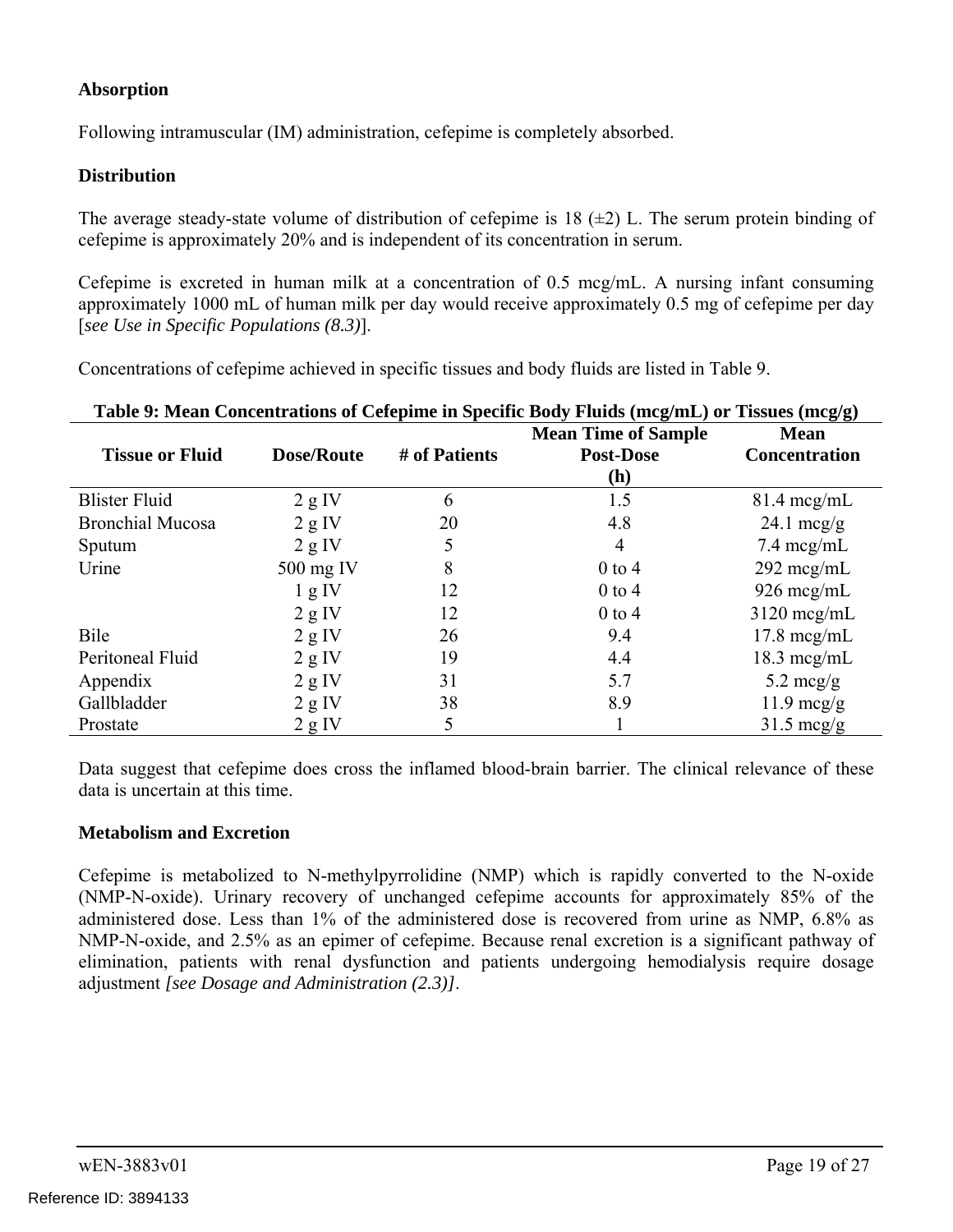#### **Specific Populations**

#### *Patients with Renal impairment*

Cefepime pharmacokinetics have been investigated in patients with various degrees of renal impairment (n=30). The average half-life in patients requiring hemodialysis was  $13.5 \div 2.7$ ) hours and in patients requiring continuous peritoneal dialysis was  $19$  ( $\pm 2$ ) hours. Cefepime total body clearance decreased proportionally with creatinine clearance in patients with abnormal renal function, which serves as the basis for dosage adjustment recommendations in this group of patients [*see Dosage and Administration (2.3)*]*.* 

#### *Patients with Hepatic impairment*

The pharmacokinetics of cefepime were unaltered in patients with hepatic impairment who received a single 1 g dose  $(n=11)$ .

### *Geriatric patients*

Cefepime pharmacokinetics have been investigated in elderly (65 years of age and older) men  $(n=12)$  and women (n=12) whose mean (SD) creatinine clearance was 74 ( $\pm$ 15) mL/min. There appeared to be a decrease in cefepime total body clearance as a function of creatinine clearance. Therefore, dosage administration of cefepime in the elderly should be adjusted as appropriate if the patient's creatinine clearance is 60 mL/min or less *[see Dosage and Administration (2.3)]*.

#### *Pediatric patients*

Cefepime pharmacokinetics have been evaluated in pediatric patients from 2 months to 11 years of age following single and multiple doses on every 8 hours  $(n=29)$  and every 12 hours  $(n=13)$  schedules. Following a single intravenous dose, total body clearance and the steady-state volume of distribution averaged 3.3  $(\pm 1)$  mL/min/kg and 0.3  $(\pm 0.1)$  L/kg, respectively. The urinary recovery of unchanged cefepime was  $60.4$   $(\pm 30.4)\%$  of the administered dose, and the average renal clearance was  $2 (+1.1)$  mL/min/kg. There were no significant effects of age or gender (25 male vs. 17 female) on total body clearance or volume of distribution, corrected for body weight. No accumulation was seen when cefepime was given at 50 mg per kg every 12 hours (n=13), while C<sub>max</sub>, AUC, and  $t_{\frac{1}{2}}$  were increased about 15% at steady state after 50 mg per kg every 8 hours. The exposure to cefepime following a 50 mg per kg intravenous dose in a pediatric patient is comparable to that in an adult treated with a 2 g intravenous dose. The absolute bioavailability of cefepime after an intramuscular dose of 50 mg per kg was 82.3  $(\pm 15)$ % in eight patients.

### **12.4 Microbiology**

#### Mechanism of Action

Cefepime is a bactericidal drug that acts by inhibition of bacterial cell wall synthesis. Cefepime has a broad spectrum of *in vitro* activity that encompasses a wide range of Gram-positive and Gram-negative bacteria. Within bacterial cells, the molecular targets of cefepime are the penicillin binding proteins (PBP).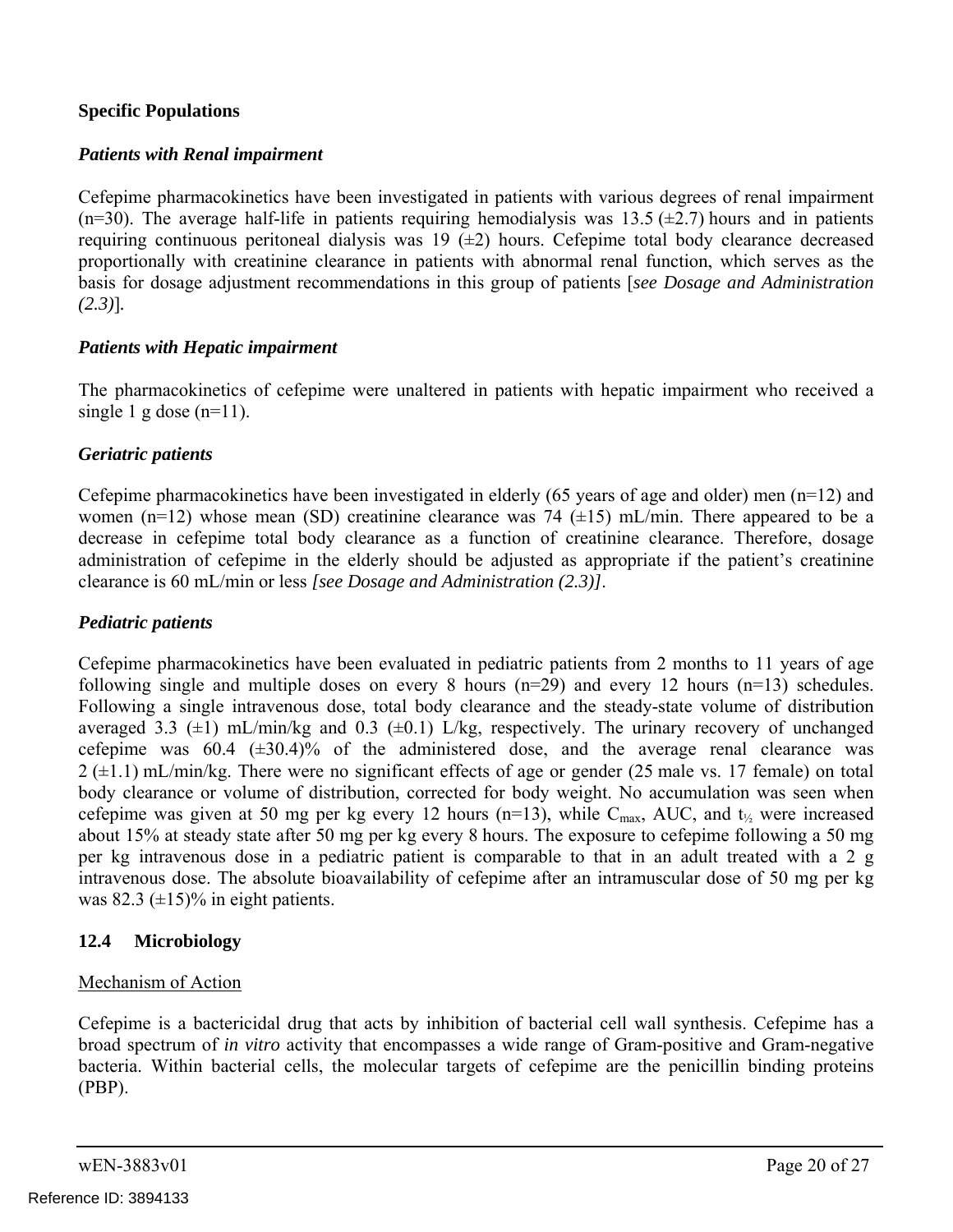#### Antimicrobial Activity

Cefepime has been shown to be active against most isolates of the following microorganisms, both *in vitro* and in clinical infections as described in the Indications and Usage section (1).

Gram-negative Bacteria *Enterobacter* spp. *Escherichia coli Klebsiella pneumoniae Proteus mirabilis Pseudomonas aeruginosa* 

Gram-positive Bacteria *Staphylococcus aureus* (methicillin-susceptible isolates only) *Streptococcus pneumoniae Streptococcus pyogenes*  Viridans group streptococci

The following *in vitro* data are available, but their clinical significance is unknown. At least 90 percent of the following bacteria exhibit an *in vitro* minimum inhibitory concentration (MIC) less than or equal to the susceptible breakpoint for cefepime against isolates of similar genus or organism group. However, the efficacy of cefepime in treating clinical infections due to these bacteria has not been established in adequate and well-controlled clinical trials.

Gram-positive Bacteria *Staphylococcus epidermidis* (methicillin-susceptible isolates only) *Staphylococcus saprophyticus Streptococcus agalactiae* 

NOTE: Most isolates of enterococci, e.g., *Enterococcus faecalis*, and methicillin-resistant staphylococci are resistant to cefepime.

Gram-negative Bacteria *Acinetobacter calcoaceticus* subsp. *lwoffii Citrobacter diversus Citrobacter freundii Enterobacter agglomerans Haemophilus influenzae Hafnia alvei Klebsiella oxytoca Moraxella catarrhalis Morganella morganii Proteus vulgaris Providencia rettgeri Providencia stuartii Serratia marcescens*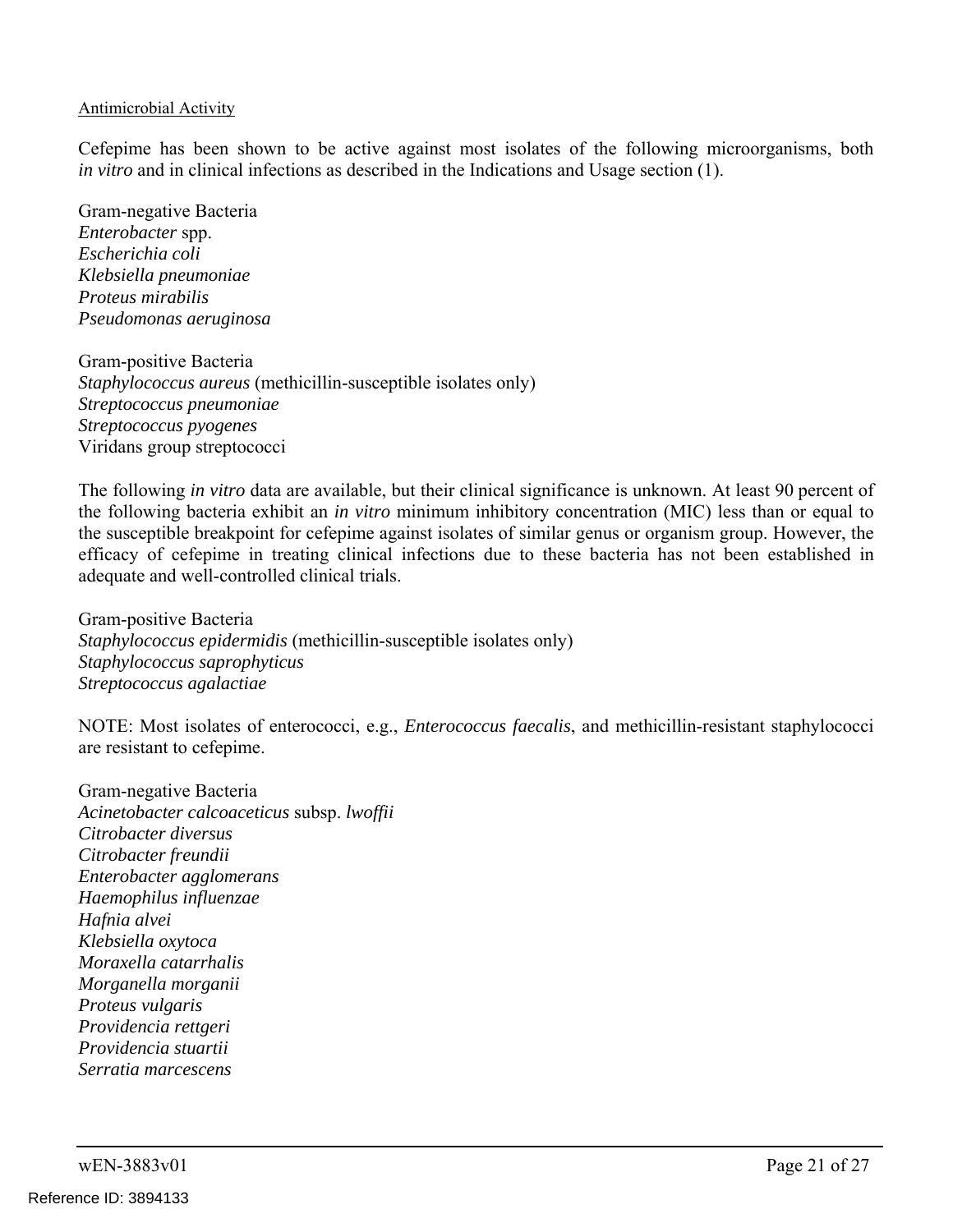NOTE: Cefepime is inactive against many isolates of *Stenotrophomonas maltophilia.* 

#### Susceptibility Test Methods

When available, the clinical microbiology laboratory should provide cumulative reports of in vitro susceptibility test results for antimicrobial drugs used in local hospitals and practice areas to the physician as periodic reports that describe the susceptibility profile of nosocomial and community-acquired pathogens. These reports should aid the physician in selecting an antibacterial drug for treatment.

#### *Dilution techniques*

Quantitative methods are used to determine antimicrobial minimum inhibitory concentrations (MICs). These MICs provide estimates of the susceptibility of bacteria to antimicrobial compounds. The MICs should be determined using a standardized test method<sup>1,2</sup> (broth and/or agar). The MIC should be interpreted according to criteria provided in Table 10.

#### *Diffusion techniques*

Quantitative methods that require measurement of zone diameters can also provide reproducible estimates of the susceptibility of bacteria to antimicrobial compounds. The zone size should be determined using a standardized test method.<sup>2,3</sup> This procedure uses paper discs impregnated with 30 mcg cefepime to test the susceptibility of microorganisms to cefepime. The disk diffusion interpretive criteria are provided in Table 10.

| Pathogen                                                               | <b>Minimum Inhibitory</b><br><b>Concentrations</b><br>(mcg/ml) |                            | <b>Disk Diffusion Zone Diameters</b><br>(mm) |                           |                            |                         |
|------------------------------------------------------------------------|----------------------------------------------------------------|----------------------------|----------------------------------------------|---------------------------|----------------------------|-------------------------|
|                                                                        | (S)<br><b>Susceptible</b>                                      | (I)<br><b>Intermediate</b> | (R)<br><b>Resistant</b>                      | (S)<br><b>Susceptible</b> | (I)<br><b>Intermediate</b> | (R)<br><b>Resistant</b> |
| Enterobacteriaceae                                                     | $\leq$ 2                                                       | $4$ to $8*$                | $\geq 16$                                    | $\geq$ 25                 | 19 to 24*                  | $\leq 18$               |
| Pseudomonas<br><i>aeruginosa</i> <sup>§</sup>                          | $\leq 8$                                                       |                            | $\geq 16$                                    | $\geq$ 18                 |                            | $\leq17$                |
| Streptococcus<br>pneumoniae <sup>b</sup><br>non-meningitis<br>isolates | $\leq1$                                                        | $\overline{2}$             | $\geq$ 4                                     |                           |                            |                         |
| Streptococcus<br>pyogenes                                              | $\leq 0.5$                                                     |                            |                                              | $\geq$ 24                 |                            |                         |
| Viridans<br>group<br>streptococci                                      | $\leq1$                                                        | 2                          | $\geq$ 4                                     | $\geq$ 24                 | $22 - 23$                  | $\leq$ 21               |

### **Table 10: Susceptibility Test Interpretive Criteria for Cefepime¥**

<sup>¥</sup>For patients with renal impairment see Table 2 in Dosage and Administration.

\*For isolates of *Enterobacteriaceae* with intermediate susceptibility, use a dose of 2 g every 8 hours in patients with normal renal function.<br>*S*E<sub>OR</sub> *P corrigin* 

*For P. aeruginosa*, use 2 g IV every 8 hours in patients with normal renal function  $b_{\text{Eor}}$  non-monipaties isolates, a popisillin MIC of  $\leq 0.06$  mag/ml (or overillin zo)

<sup>b</sup>For non-meningitis isolates, a penicillin MIC of < 0.06 mcg/ml (or oxacillin zone > 20 mm) can predict susceptibility to cefepime.

Susceptibility of staphylococci to cefepime may be deduced from testing only penicillin and either cefoxitin or oxacillin.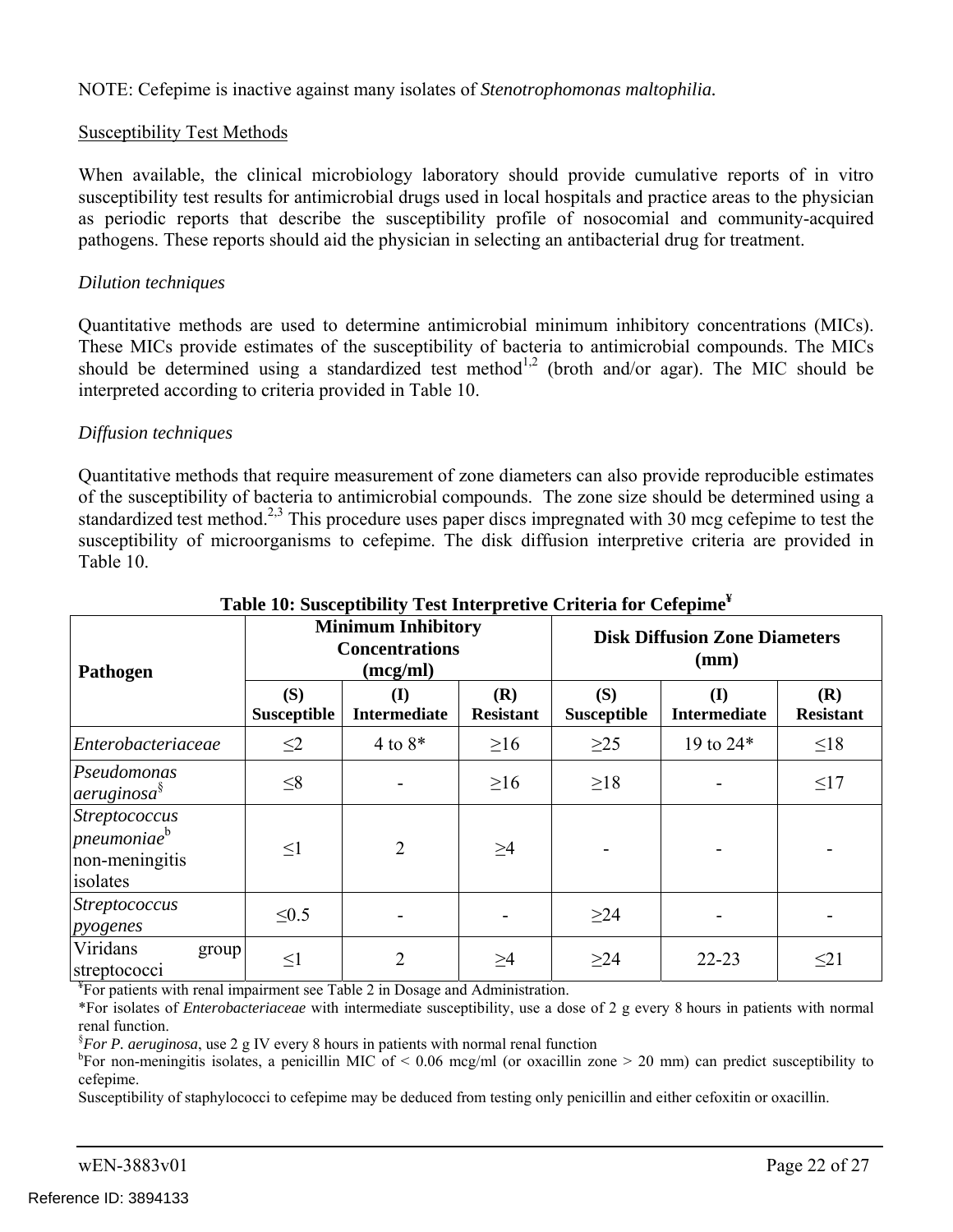reaches the concentration usually achievable at the infection site; other therapy should be selected. A report of *Susceptible (S)* indicates that the antimicrobial drug is likely to inhibit growth of the pathogen if the antimicrobial drug reaches the concentration usually achievable at the site of infection. A report of *Intermediate (I)* indicates that the result should be considered equivocal, and, if the microorganism is not fully susceptible to alternative, clinically feasible drugs, the test should be repeated. This category implies possible clinical applicability in body sites where the drug is physiologically concentrated or in situations where a high dosage of the drug can be used. This category also provides a buffer zone that prevents small uncontrolled technical factors from causing major discrepancies in interpretation. A report of *Resistant (R)*  indicates that the antimicrobial drug is not likely to inhibit growth of the pathogen if the antimicrobial drug

## Quality Control

Standardized susceptibility test procedures require the use of laboratory controls to monitor and ensure the accuracy and precision of supplies and reagents used in the assay, and the techniques of the individual performing the test.<sup>1,2,3</sup> Standard cefepime powder should provide the following range of MIC values noted in Table 11. For the diffusion technique using the 30 mcg disc, the criteria in Table 11 should be achieved.

| <b>Table 11: Acceptable Quality Control Ranges for Cefepime</b> |                                |                             |  |
|-----------------------------------------------------------------|--------------------------------|-----------------------------|--|
| <b>OC</b> Strain                                                | <b>Minimum Inhibitory</b>      | <b>Disk Diffusion (zone</b> |  |
|                                                                 | <b>Concentrations</b> (mcg/mL) | diameters in mm)            |  |
| Escherichia coli                                                |                                |                             |  |
| <b>ATCC 25922</b>                                               | $0.015$ to $0.12$              | 31 to 37                    |  |
| Staphylococcus aureus                                           |                                |                             |  |
| <b>ATCC 29213</b>                                               | 1 to 4                         |                             |  |
| Staphylococcus aureus                                           |                                |                             |  |
| <b>ATCC 25923</b>                                               |                                | 23 to 29                    |  |
| Pseudomonas aeruginosa                                          |                                |                             |  |
| <b>ATCC 27853</b>                                               | $0.5$ to 4                     | 24 to 30                    |  |
| Streptococcus pneumoniae                                        |                                |                             |  |
| ATCC 49619                                                      | $0.03$ to $0.25$               | 28 to 35                    |  |
| Haemophilus influenzae                                          |                                |                             |  |
| <b>ATCC 49247</b>                                               | $0.5$ to $2$                   | 25 to 31                    |  |
| Neisseria gonorrhoeae                                           |                                |                             |  |
| <b>ATCC 49226</b>                                               | $0.015$ to $0.06$              | 37 to 46                    |  |

## **13 NONCLINICAL TOXICOLOGY**

## **13.1 Carcinogenesis, Mutagenesis, Impairment of Fertility**

No animal carcinogenicity studies have been conducted with cefepime. In chromosomal aberration studies, cefepime was positive for clastogenicity in primary human lymphocytes, but negative in Chinese hamster ovary cells. In other *in vitro* assays (bacterial and mammalian cell mutation, DNA repair in primary rat hepatocytes, and sister chromatid exchange in human lymphocytes), cefepime was negative for genotoxic effects. Moreover, *in vivo* assessments of cefepime in mice (2 chromosomal aberration and 2 micronucleus studies) were negative for clastogenicity. No untoward effects on fertility were observed in rats when cefepime was administered subcutaneously at doses up to 1000 mg/kg/day (1.6 times the recommended maximum human dose calculated on a body surface area basis).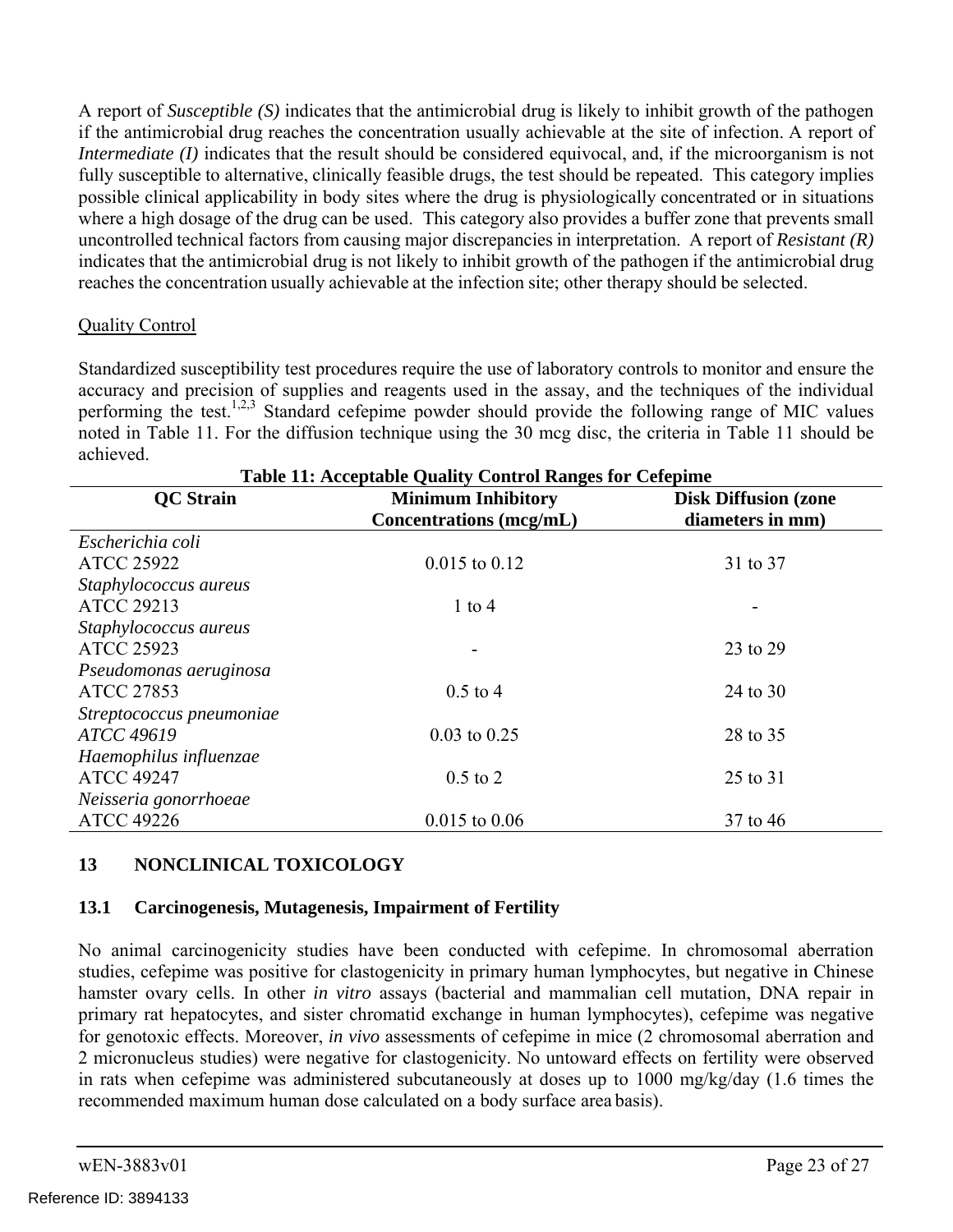## **14 CLINICAL STUDIES**

#### **14.1 Febrile Neutropenic Patients**

The safety and efficacy of empiric cefepime monotherapy of febrile neutropenic patients have been assessed in two multicenter, randomized trials comparing cefepime monotherapy (at a dose of 2 g intravenously every 8 hours) to ceftazidime monotherapy (at a dose of 2 g intravenously every 8 hours). These studies comprised 317 evaluable patients. Table 12 describes the characteristics of the evaluable patient population.

| Table 12: Demographics of Evaluable Patients (First Episodes Only) |                      |                      |  |
|--------------------------------------------------------------------|----------------------|----------------------|--|
| <b>Cefepime</b>                                                    |                      | <b>Ceftazidime</b>   |  |
| <b>Total</b>                                                       | 164                  | 153                  |  |
| Median age (yr)                                                    | 56 (range, 18 to 82) | 55 (range, 16 to 84) |  |
| Male                                                               | 86(52%)              | $85(56\%)$           |  |
| Female                                                             | 78 (48%)             | 68 (44%)             |  |
| Leukemia                                                           | 65 $(40\%)$          | 52 $(34%)$           |  |
| Other hematologic malignancies                                     | 43 $(26%)$           | 36(24%)              |  |
| Solid tumor                                                        | 54 (33%)             | 56 (37%)             |  |
| Median ANC nadir (cells/microliter)                                | 20 (range, 0 to 500) | 20 (range, 0 to 500) |  |
| Median duration of neutropenia (days)                              | 6 (range, 0 to 39)   | 6 (range, 0 to 32)   |  |
| Indwelling venous catheter                                         | 97(59%)              | $86(56\%)$           |  |
| Prophylactic antibiotics                                           | 62(38%)              | 64 (42%)             |  |
| Bone marrow graft                                                  | 9(5%)                | 7(5%)                |  |
| SBP less than 90 mm Hg at entry                                    | 7(4%)                | $2(1\%)$             |  |

 $\text{ANC} = \text{absolute neutrophil count}; \text{ SBP} = \text{systolic blood pressure}$ 

Table 13 describes the clinical response rates observed. For all outcome measures, cefepime was therapeutically equivalent to ceftazidime.

| Table 13: Pooled Response Rates for Empiric Therapy of Febrile Neutropenic Patients                                                                           |                 |                    |  |
|---------------------------------------------------------------------------------------------------------------------------------------------------------------|-----------------|--------------------|--|
|                                                                                                                                                               | % Response      |                    |  |
|                                                                                                                                                               | <b>Cefepime</b> | <b>Ceftazidime</b> |  |
| <b>Outcome Measures</b>                                                                                                                                       | $(n=164)$       | $(n=153)$          |  |
| Primary episode resolved with no treatment modification, no<br>new febrile episodes or infection, and oral antibiotics allowed<br>for completion of treatment | 51              | 55                 |  |
| Primary episode resolved with no treatment modification, no<br>new febrile episodes or infection and no post-treatment oral<br>antibiotics                    | 34              | 39                 |  |
| Survival, any treatment modification allowed                                                                                                                  | 93              | 97                 |  |
| Primary episode resolved with no treatment modification and<br>oral antibiotics allowed for completion of treatment                                           | 62              | 67                 |  |
| Primary episode resolved with no treatment modification and no<br>post-treatment oral antibiotics                                                             | 46              | 51                 |  |

## **Table 13: Pooled Response Rates for Empiric Therapy of Febrile Neutropenic Patients**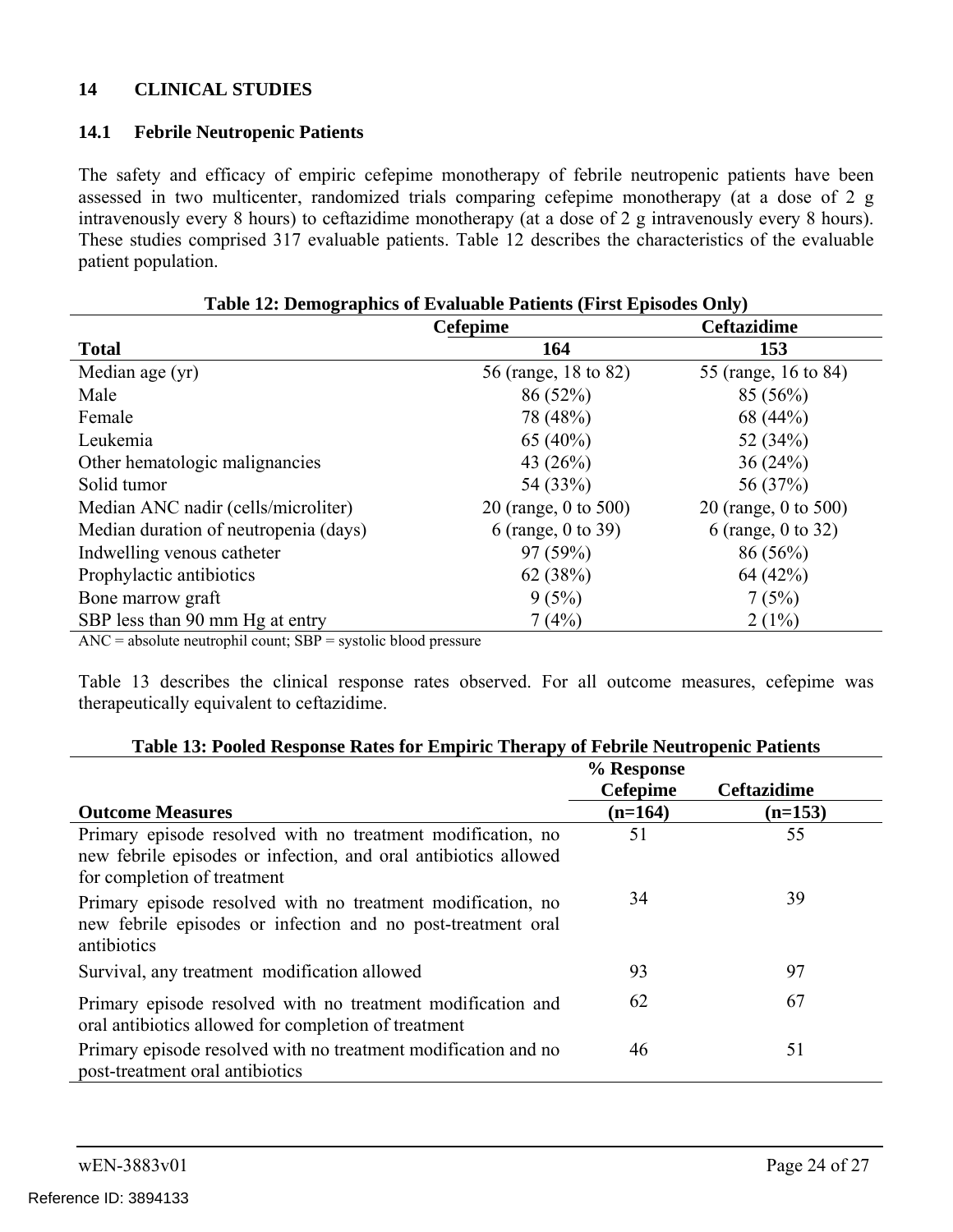Insufficient data exist to support the efficacy of cefepime monotherapy in patients at high risk for severe infection (including patients with a history of recent bone marrow transplantation, with hypotension at presentation, with an underlying hematologic malignancy, or with severe or prolonged neutropenia). No data are available in patients with septic shock.

## **14.2 Complicated Intra-abdominal Infections**

comparable with regard to their pretreatment characteristics. The overall clinical cure rate among the Patients hospitalized with complicated intra-abdominal infections participated in a randomized, double-blind, multicenter trial comparing the combination of cefepime (2 g every 12 hours) plus intravenous metronidazole (500 mg every 6 hours) versus imipenem/cilastatin (500 mg every 6 hours) for a maximum duration of 14 days of therapy. The study was designed to demonstrate equivalence of the two therapies. The primary analyses were conducted on the population consisting of those with a surgically confirmed complicated infection, at least one pathogen isolated pretreatment, at least 5 days of treatment, and a 4 to 6 week follow-up assessment for cured patients. Subjects in the imipenem/cilastatin arm had higher APACHE II scores at baseline. The treatment groups were otherwise generally primary analysis patients was  $81\%$  (51 cured/63 evaluable patients) in the cefepime plus metronidazole group and 66% (62/94) in the imipenem/cilastatin group. The observed differences in efficacy may have been due to a greater proportion of patients with high APACHE II scores in the imipenem/cilastatin group.

## **15 REFERENCES**

- 1. Clinical and Laboratory Standards Institute (CLSI). *Methods for Dilution Antimicrobial Susceptibility Tests for Bacteria that Grow Aerobically; Approved Standard - Tenth Edition*. CLSI document M07-10, Clinical and Laboratory Standards Institute, 950 West Valley Road, Suite 2500, Wayne, Pennsylvania 19087, USA, 2015.
- 2. Clinical and Laboratory Standards Institute (CLSI). *Performance Standards for Antimicrobial Susceptibility Testing; Twenty-sixth Informational Supplement*, CLSI document M100-S26. CLSI document M100-S26, Clinical and Laboratory Standards Institute, 950 West Valley Road, Suite 2500, Wayne, Pennsylvania 19087, USA, 2016.
- 3. Clinical and Laboratory Standards Institute (CLSI). *Performance Standards for Antimicrobial Disk Diffusion Susceptibility Tests; Approved Standard – Twelfth Edition.* CLSI document M02-A12, Clinical and Laboratory Standards Institute, 950 West Valley Road, Suite 2500, Wayne, Pennsylvania 19087, USA, 2015.
- 4. Cockcroft DW, Gault MH. Prediction of creatinine clearance from serum creatinine. Nephron. 1976; 16:31-41.

## **16 HOW SUPPLIED/STORAGE AND HANDLING**

## **How Supplied**

MAXIPIME for injection is supplied as follows: MAXIPIME for Injection in the dry state, is a white to pale yellow powder. Constituted solution of MAXIPIME can range in color from pale yellow to amber.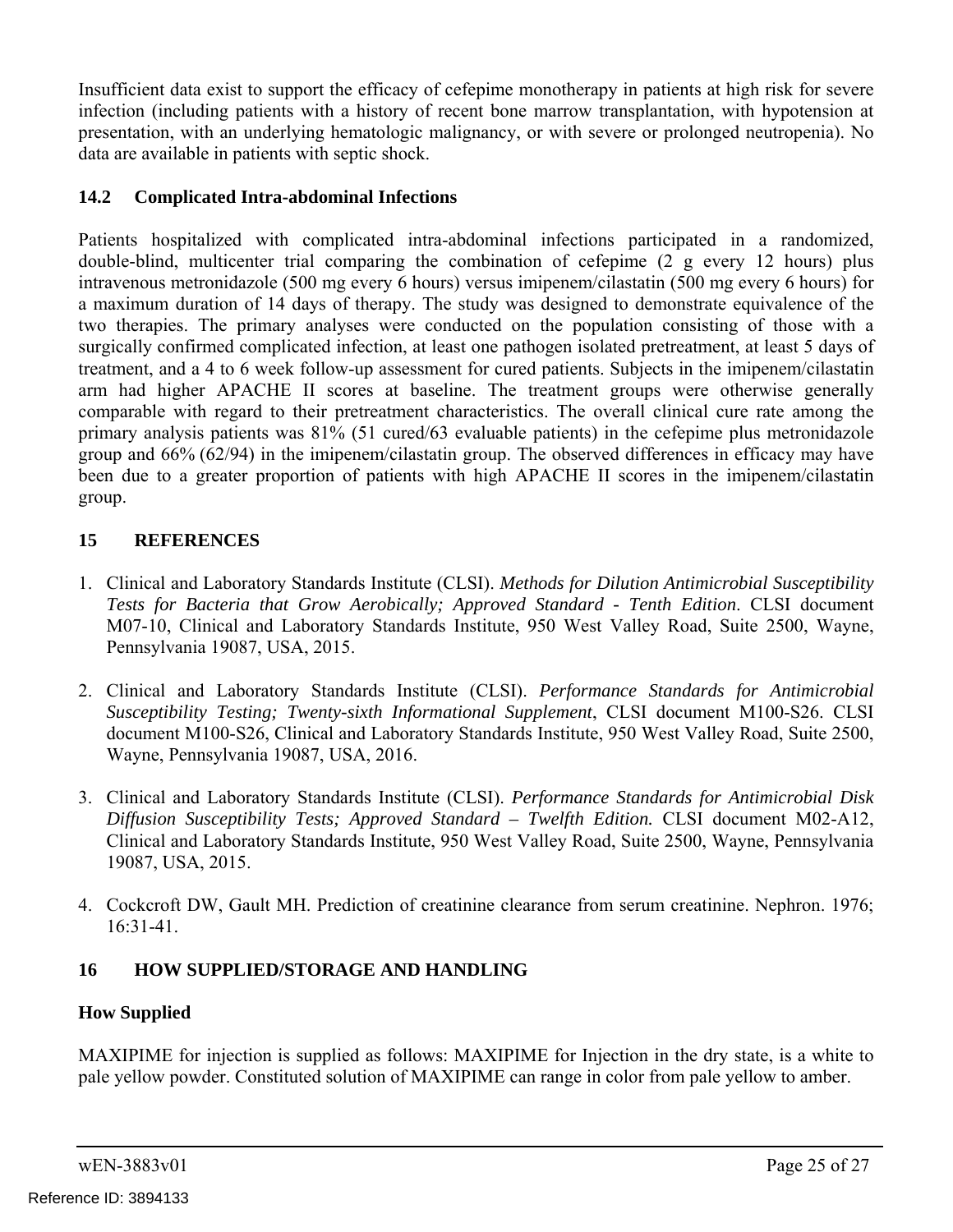| <b>Unit of Sale</b>  | <b>Strength</b>     | Each                           |
|----------------------|---------------------|--------------------------------|
| NDC 0409-0221-01     | $500 \text{ mg*}$   | NDC 0409-0221-11               |
| Carton containing 10 |                     | Vial                           |
| NDC 0409-0219-01     | 1 gram $*$          | NDC 0409-0219-11               |
| Carton containing 10 |                     | Vial                           |
| NDC 0409-0220-01     | $2 \text{ grams}^*$ | NDC 0409-0220-11               |
| Carton containing 10 |                     | Vial                           |
| NDC 0409-0217-01     | 1 gram*             | NDC 0409-0217-11               |
| Carton containing 25 |                     | ADD-Vantage <sup>TM</sup> Vial |
| NDC 0409-0218-01     | 2 grams $*$         | NDC 0409-0218-11               |
| Carton containing 25 |                     | ADD-Vantage <sup>TM</sup> Vial |

\*Based on cefepime activity.

## **Storage and Handling**

MAXIPIME for injection in the dry state should be stored at 20 to 25 $\degree$  C (68 to 77 $\degree$  F) [see USP controlled room temperature.] and protected from light.

## **17 PATIENT COUNSELING INFORMATION**

- Counsel patients that antibacterial drugs including MAXIPIME should only be used to treat bacterial infections. They do not treat viral infections (e.g., the common cold). When MAXIPIME is prescribed to treat a bacterial infection, tell patients that although it is common to feel better early in the course of therapy, the medication should be taken exactly as directed. Skipping doses or not completing the full course of therapy may (1) decrease the effectiveness of the immediate treatment and (2) increase the likelihood that bacteria will develop resistance and will not be treatable by MAXIPIME or other antibacterial drugs in the future.
- Diarrhea is a common problem caused by antibacterial drugs, which usually ends when the antibiotic is discontinued. Inform patient that they may develop watery and bloody stools (with or without stomach cramps and fever) during treatment and as late as two or more months after having taken the last dose of the antibiotic. Inform patients that they should contact their physician as soon as possible if this occurs.
- Advise patients of neurological adverse events that could occur with MAXIPIME use. Instruct patients or their caregivers to inform their healthcare provider at once of any neurological signs and symptoms, including encephalopathy (disturbance of consciousness including confusion, hallucinations, stupor, and coma), aphasia (disturbance of speaking and understanding spoken and written language), myoclonus, seizures and nonconvulsive status epilepticus, for immediate treatment, dosage adjustment, or discontinuation of MAXIPIME.